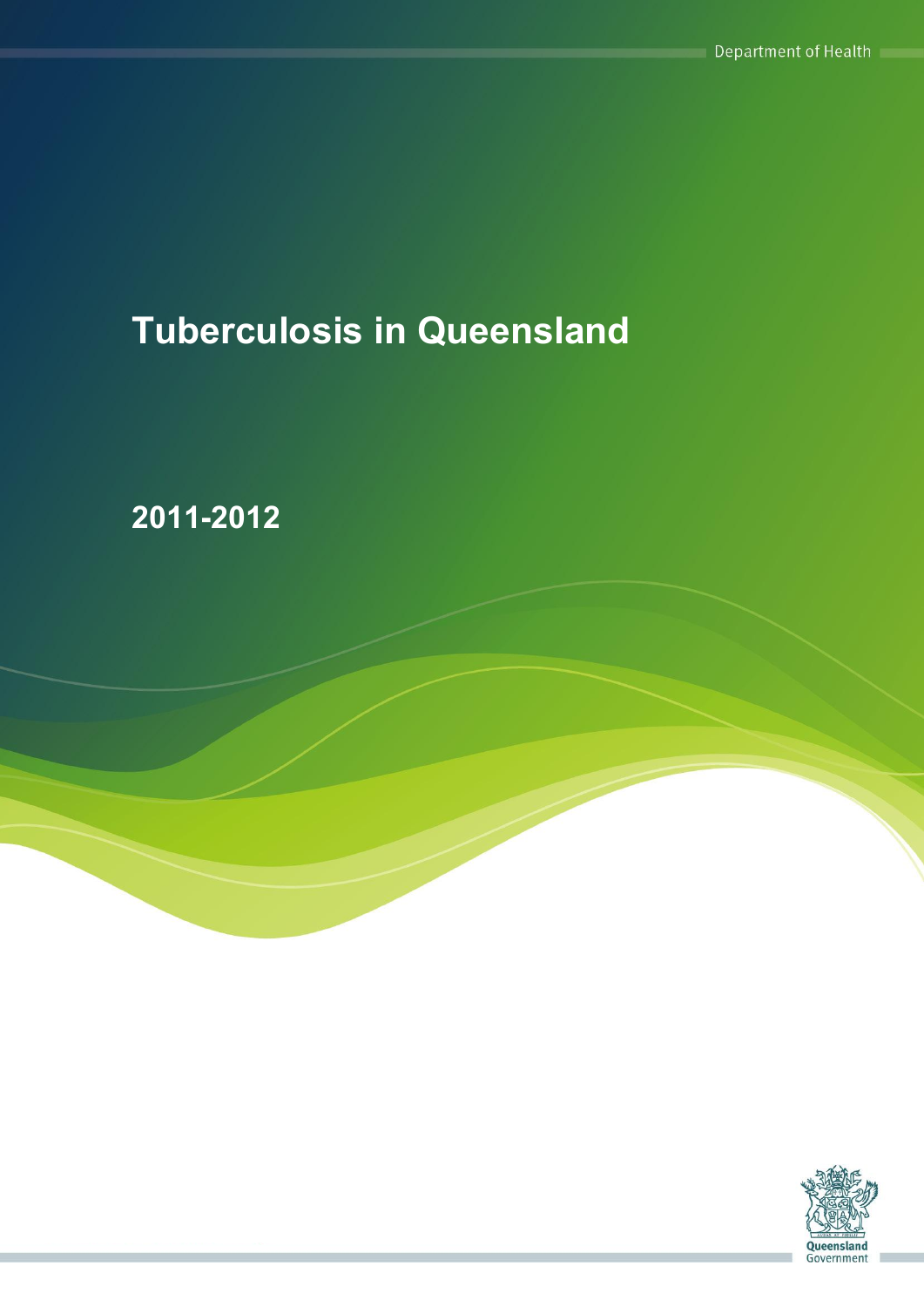#### **Tuberculosis in Queensland, 2011-2012**

Published by the State of Queensland (Queensland Health), August 2015



This document is licensed under a Creative Commons Attribution 3.0 Australia licence. To view a copy of this licence, visit creativecommons.org/licenses/by/3.0/au

© State of Queensland (Queensland Health) **2015**

You are free to copy, communicate and adapt the work, as long as you attribute the State of Queensland (Queensland Health).

For more information contact:

Communicable Diseases Unit, Department of Health, GPO Box 48, Brisbane QLD 4001, email epi@health.qld.gov.au, phone 07 3328 9728.

An electronic version of this document is available at https://www.health.qld.gov.au/chrisp/tuberculosis/reports.asp

#### **Disclaimer:**

The content presented in this publication is distributed by the Queensland Government as an information source only. The State of Queensland makes no statements, representations or warranties about the accuracy, completeness or reliability of any information contained in this publication. The State of Queensland disclaims all responsibility and all liability (including without limitation for liability in negligence) for all expenses, losses, damages and costs you might incur as a result of the information being inaccurate or incomplete in any way, and for any reason reliance was placed on such information.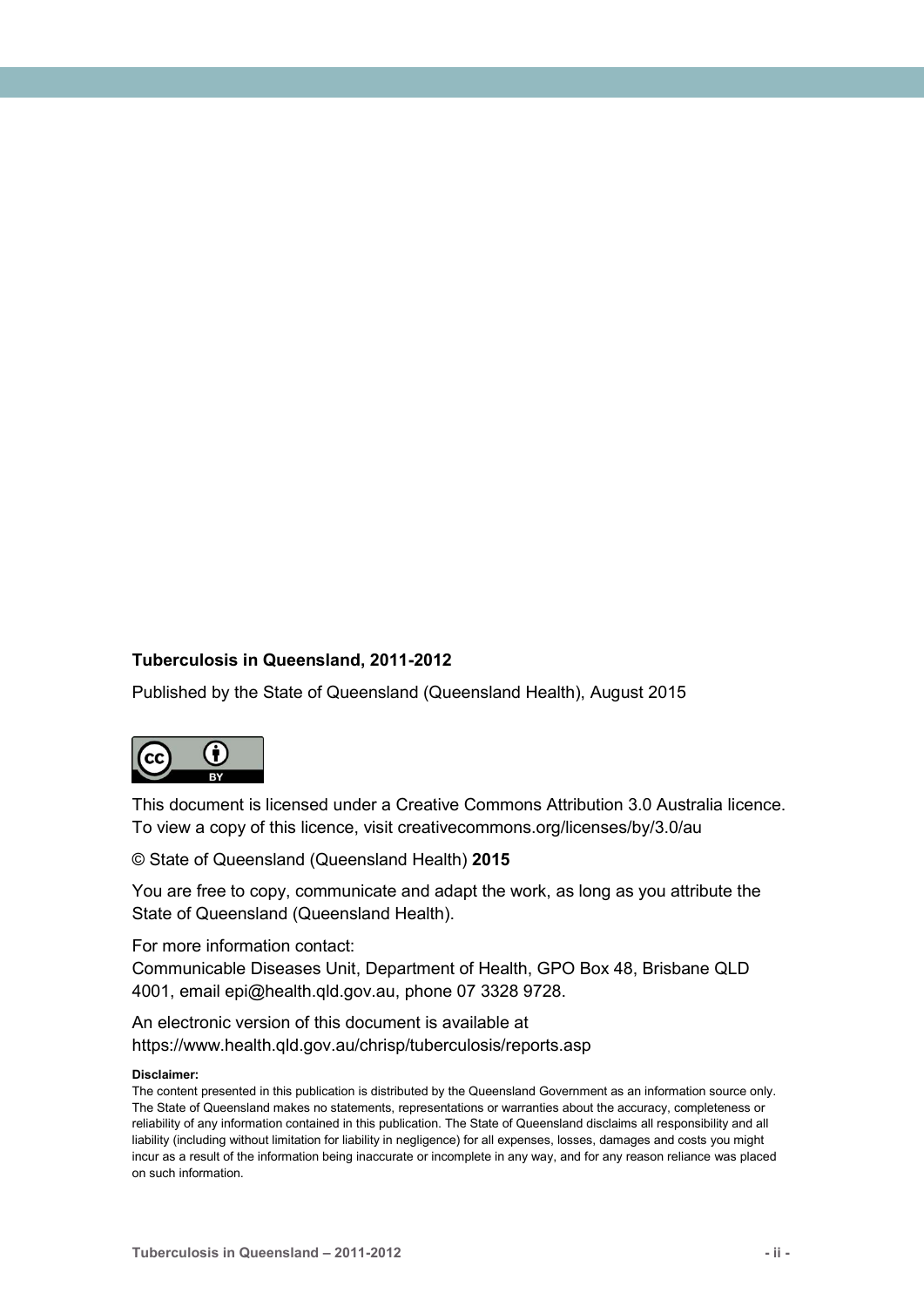## **Contents**

| $\mathbf{1}$ .   |                                                                    |  |
|------------------|--------------------------------------------------------------------|--|
| 2.               |                                                                    |  |
|                  |                                                                    |  |
|                  |                                                                    |  |
|                  | Distribution of cases by Hospital and Health Service of residence3 |  |
| 3.               |                                                                    |  |
|                  |                                                                    |  |
|                  |                                                                    |  |
|                  |                                                                    |  |
| $\overline{4}$ . |                                                                    |  |
|                  |                                                                    |  |
|                  |                                                                    |  |
|                  |                                                                    |  |
|                  |                                                                    |  |
| 5.               |                                                                    |  |
|                  |                                                                    |  |
| 6.               |                                                                    |  |
|                  |                                                                    |  |
|                  |                                                                    |  |
|                  |                                                                    |  |
| 7 <sub>1</sub>   |                                                                    |  |
|                  |                                                                    |  |
|                  |                                                                    |  |
| 8.               |                                                                    |  |
|                  |                                                                    |  |
|                  |                                                                    |  |
|                  |                                                                    |  |
|                  |                                                                    |  |
|                  |                                                                    |  |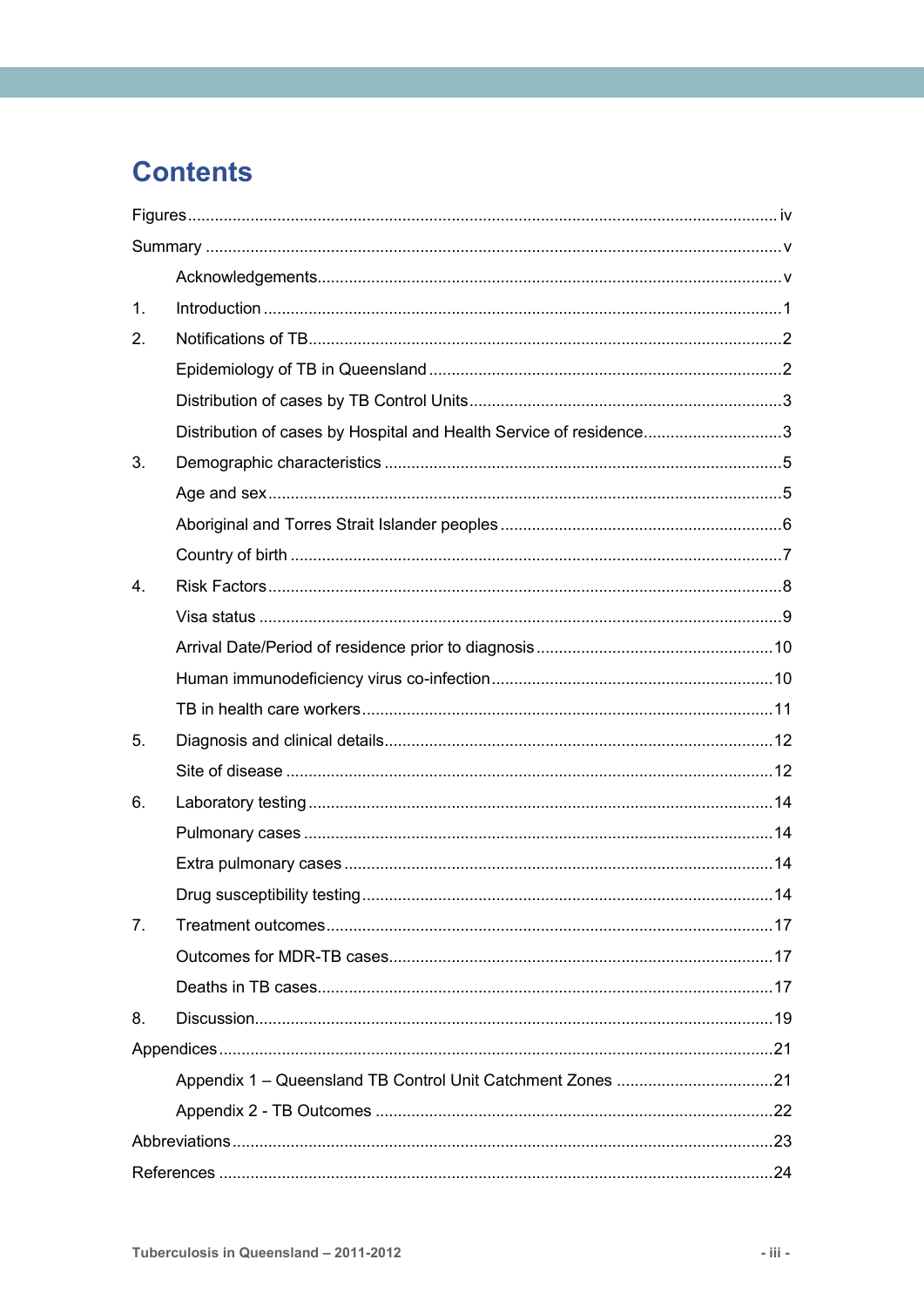## <span id="page-3-0"></span>**Figures**

| Figure 1: Number and notification rate of TB notifications in Queensland, 1904 – 2012*# 2 |  |
|-------------------------------------------------------------------------------------------|--|
| Figure 2: Number of cases and notification rate of TB by HHS of residence, Queensland,    |  |
| Figure 3: Number of cases and notification rate of TB by HHS of residence, Queensland,    |  |
| Figure 4: Number of TB cases by sex and age group at onset of disease, Queensland,        |  |
| Figure 5: Notification rate of TB cases by age group at onset of disease, Queensland,     |  |
| Figure 6: Number and proportion of TB cases notified by WHO region of birth*, 2011-20127  |  |

## **Tables**

| Table 2: TB notifications by Aboriginal and/or Torres Strait Islander origin, Queensland,   |  |
|---------------------------------------------------------------------------------------------|--|
| Table 3: TB cases and notification rates for Aboriginal and Torres Strait Islander and non- |  |
|                                                                                             |  |
|                                                                                             |  |
|                                                                                             |  |
|                                                                                             |  |
| Table 8: Non-pulmonary sites of TB in cases reported with extra-pulmonary sites of          |  |
| Table 9: Drug susceptibility testing of culture positive TB cases by site of disease, 2011- |  |
| Table 10: Antibiotic resistance profiles of MDR-TB cases by country of birth, 2011-201216   |  |
|                                                                                             |  |
|                                                                                             |  |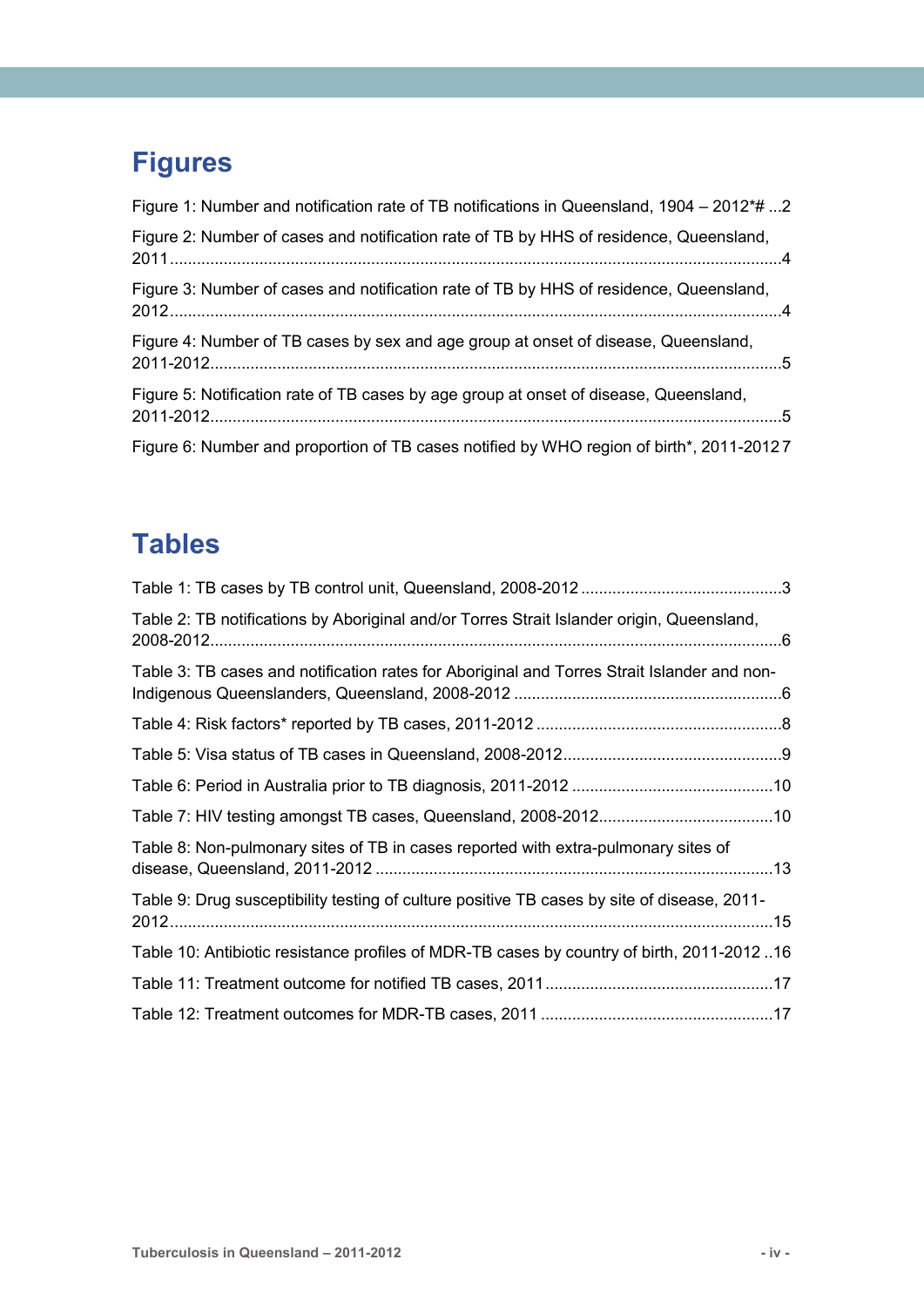## <span id="page-4-0"></span>**Summary**

There were 392 notified cases of active tuberculosis (TB) in Queensland in 2011-2012, with 221 TB cases notified in 2011 and 171 TB cases notified in 2012. Cases in Queensland comprised 16 per cent and 13 per cent of the total cases of active TB in Australia in 2011 and 2012 respectively. The notification rate for active TB was 4.94 cases per 100,000 population in 2011 and 3.75 cases per 100,000 population in 2012; a decrease of 24 per cent in 2012 compared to the previous year. The overall rate of TB in Queensland remains low by global standards.

The majority of TB cases notified in Queensland were born in a high risk country for TB. Although rates of TB in Aboriginal and Torres Strait Islander Queenslanders are low on a global scale they are still significantly higher than other Queenslanders. In 2011-2012, 80 per cent of TB cases were tested for Human Immunodeficiency Virus (HIV) at or around the time of diagnosis. Two per cent of cases were found to have HIV-TB co-infection. There was one case of TB in a healthcare worker (HCW) that was likely to have been acquired in a Queensland healthcare facility in 2012.

Eighty-nine per cent of Queensland TB cases were laboratory confirmed, with 98 per cent of these confirmed by culture. All cases of culture-confirmed TB have drug susceptibility testing (DST) performed, with DST results for all but one case in the two year period. Seventy-nine per cent of all cases had fully sensitive *M. tuberculosis complex* identified with seven per cent (23 cases) identified as multi-drug resistant tuberculosis (MDR-TB). All MDR-TB cases were born overseas; 15 from Papua New Guinea (PNG).

Of the 221 notified cases in 2011, 152 cases (69 per cent) completed treatment, 48 cases (22 per cent) were transferred out of Australia and 11 cases (5 per cent) died prior to the completion of treatment. Outcomes for cases notified in 2012 will be reported in the 2013 report in line with the National Notifiable Diseases Surveillance System reporting.

### <span id="page-4-1"></span>**Acknowledgements**

During 2011-2012, special funding was granted through the Queensland Health, Health Technology Assessment process to the Queensland Mycobacterium Reference Laboratory (QMRL) for new technologies and interventions; specifically the implementation of molecular detection by GeneXpert.

This report was prepared by the Communicable Diseases Unit with assistance from Dr Hiranthi Walpola (Metro South Clinical Tuberculosis Service), with review from the members of the Queensland Tuberculosis Expert Advisory Committee. We gratefully acknowledge all the clinicians and administration staff who collected and reported surveillance data across the state.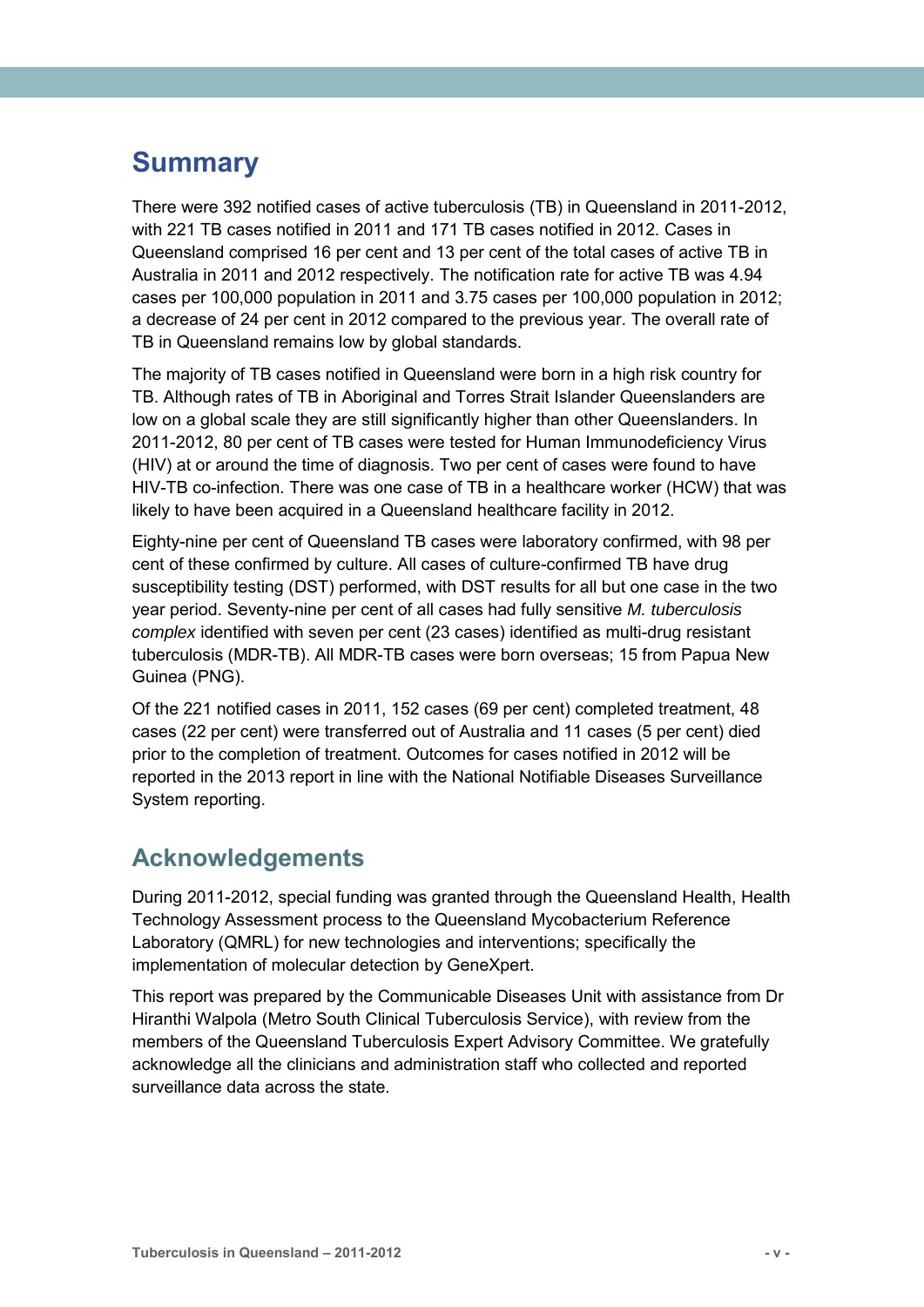## <span id="page-5-0"></span>**1. Introduction**

Tuberculosis (TB) is caused by the bacterium *Mycobacterium tuberculosis complex*. TB transmission usually occurs through the inhalation of infectious droplets when a person with TB disease of the lungs coughs, speaks, sings, laughs or sneezes. The bacteria predominantly infect the lungs, but can also cause disease in other parts of the body (extra-pulmonary disease). Only a small proportion of people infected with *M. tuberculosis* develop active disease [1-3].

Tuberculosis (TB) is a notifiable condition under the Queensland *Public Health Act 2005*. It has been notifiable in Queensland since 1904 for pulmonary TB and 1937 for all forms of disease. Notification of TB can be based on the isolation of *Mycobacterium tuberculosis* complex (*M. tuberculosis, M. bovis* or *M. africanum,* excluding *M. bovis* variant Bacillus Calmette–Guérin [BCG] strain) by culture; or detection of *M. tuberculosis* complex by nucleic acid testing except where this is likely to be due to previously treated or inactive disease. As not all TB cases are able to be definitively diagnosed using laboratory techniques, cases can also be diagnosed by a clinician experienced in tuberculosis making a clinical diagnosis of tuberculosis. Whilst the diagnosis and management of latent TB (LTB) is an important part of TB management, only active TB is considered notifiable. This report is focused on diagnoses of active TB in Queensland.

The TB Control Program in Queensland during 2011-2012 was managed by the Queensland Tuberculosis Control Centre based at the Princess Alexandra Hospital (now known as Metro South Clinical Tuberculosis Service) with regional TB control units (TBCUs) in Cairns, Rockhampton, Toowoomba and Townsville (Appendix 1). PNG residents diagnosed with TB on the Australian islands of the Torres Strait Protection Zone are counted in the number of TB cases in Queensland and are included in the report data unless specified.

Data for this report were extracted from the Queensland Notifiable Conditions System (NOCS) on 23 July 2014. Surveillance data are subject to ongoing change as a result of ongoing data quality processes.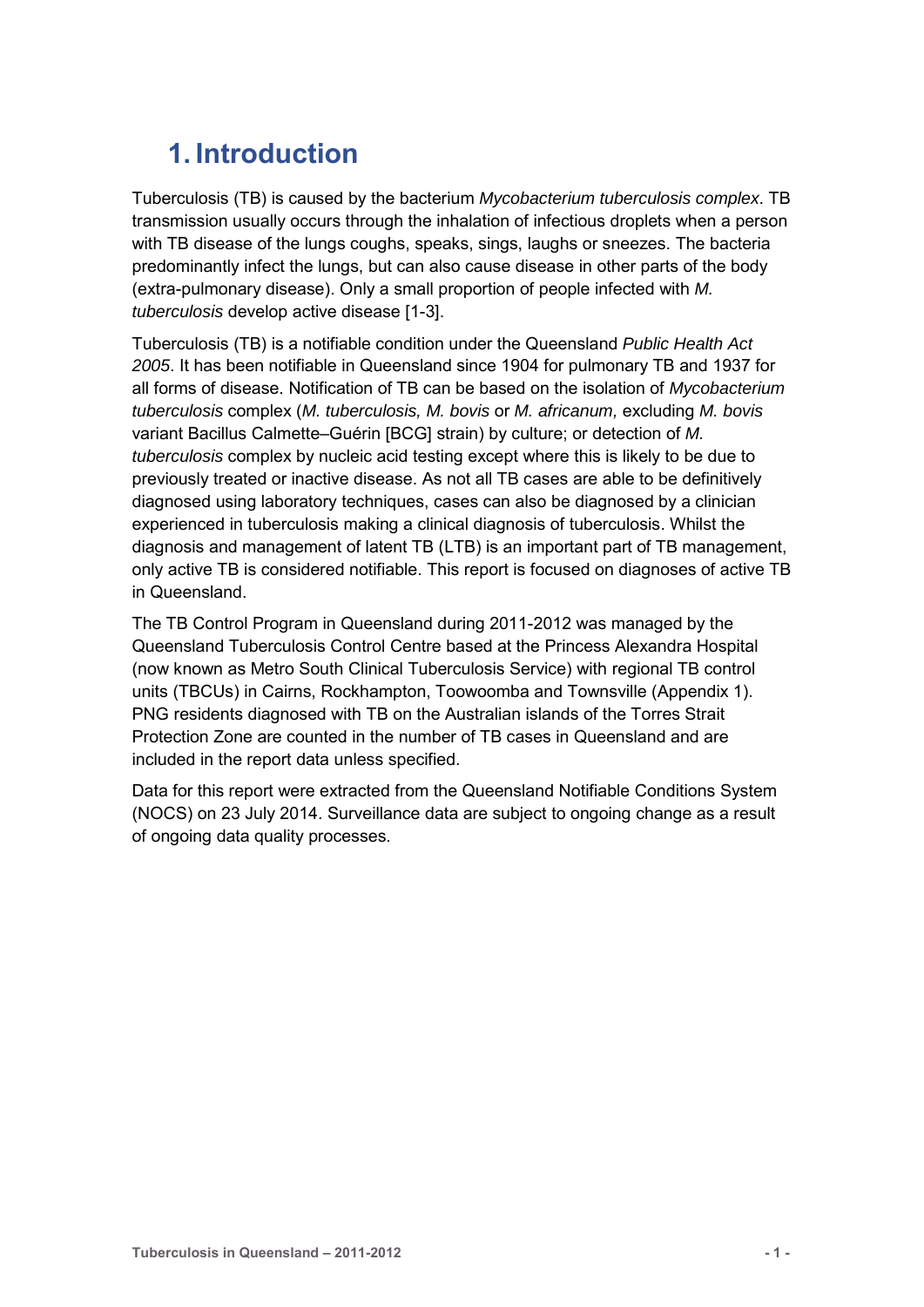## <span id="page-6-0"></span>**2. Notifications of TB**

### <span id="page-6-1"></span>**Epidemiology of TB in Queensland**

There were 221 notifications of TB in 2011 and 171 notifications of TB in 2012 in Queensland (Figure 1). These notifications comprised 16 per cent and 13 per cent of the total notifications in Australia in 2011 (1,384 notifications) and 2012 (1,320 notifications) respectively [4]. The notification rate of TB in Queensland in 2012 was 3.75 cases per 100,000 population following the recent peak of notifications in 2011 (4.94 cases per 100,000 population).



<span id="page-6-2"></span>

\*Data unavailable for the years July 1913-June 1916

#Data adjusted to report by calendar year (compared to financial year) from 1983. Cases notified from Jan-Jun 1983 appear in both the 1982-1983 column and the 1983 column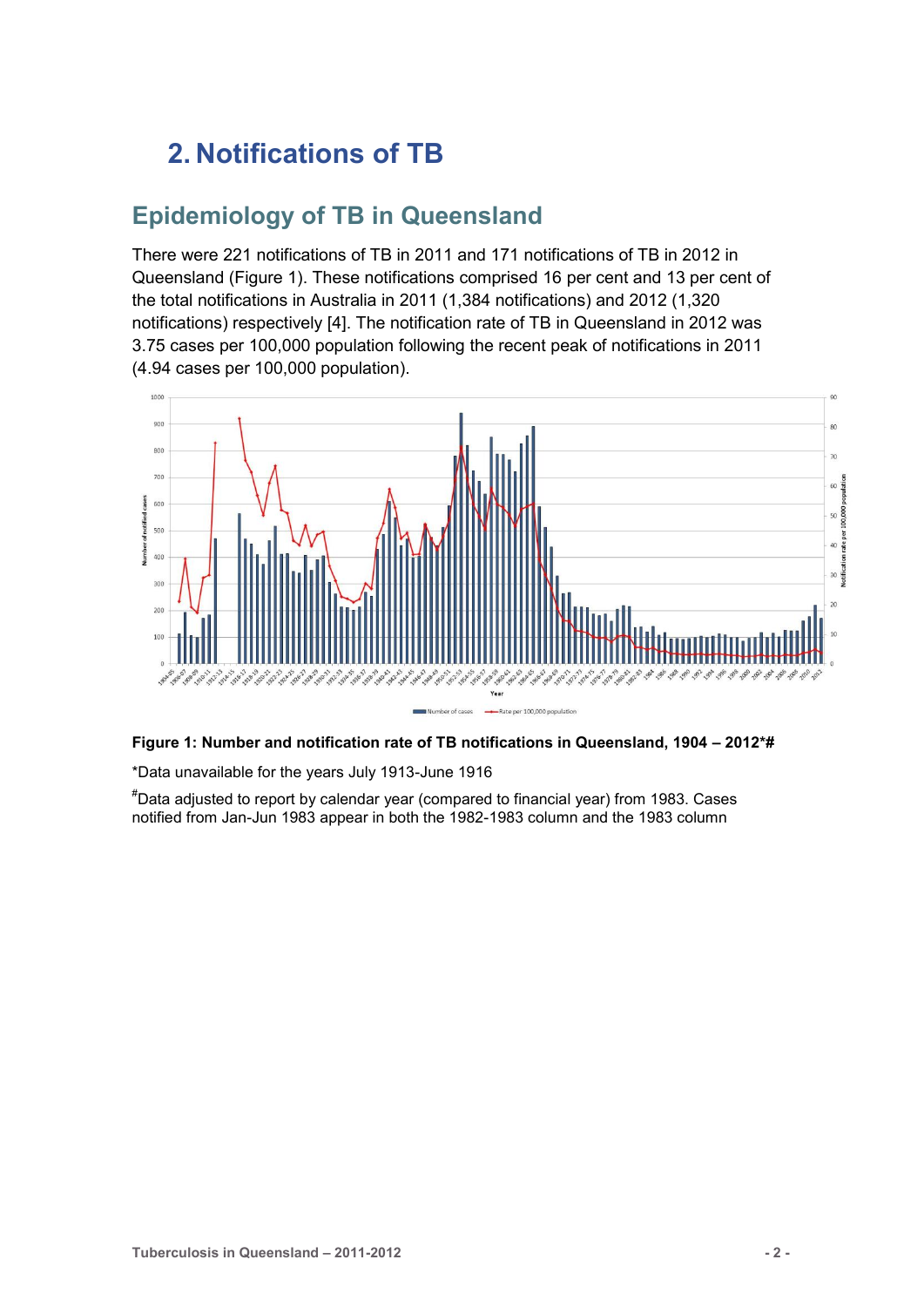## <span id="page-7-0"></span>**Distribution of cases by TB Control Units**

In 2011 and 2012, the majority of TB cases in Queensland were managed by Metro South Clinical TB Services (MSCTBS) (63 per cent) and Cairns TBCU (24 per cent) (Table 1).

| <b>TB Control Unit</b> | 2008 | 2009       | 2010 | 2011 | 2012 | 2008-2012<br><b>Average</b> |
|------------------------|------|------------|------|------|------|-----------------------------|
| Cairns                 | 34   | 46         | 58   | 58   | 36   | 46.4                        |
|                        | 26%  | <b>27%</b> | 31%  | 26%  | 21%  | 26%                         |
| <b>MSCTBS</b>          | 86   | 98         | 108  | 137  | 109  | 107.6                       |
|                        | 65%  | 58%        | 58%  | 62%  | 64%  | 61%                         |
|                        | 2    | 7          | 6    | 9    | 13   | 7.4                         |
| Rockhampton            | 2%   | 4%         | 3%   | 4%   | 8%   | 4%                          |
| Toowoomba              | 3    | 6          | 5    | 6    | 3    | 4.6                         |
|                        | 2%   | 4%         | 3%   | 3%   | 2%   | 3%                          |
| Townsville             | 7    | 11         | 9    | 11   | 10   | 9.6                         |
|                        | 5%   | 7%         | 5%   | 5%   | 6%   | 5%                          |
| <b>Qld Total</b>       | 132  | 168        | 186  | 221  | 171  | 175.6                       |
|                        | 100% | 100%       | 100% | 100% | 100% | 100%                        |

<span id="page-7-2"></span>**Table 1: TB cases by TB control unit, Queensland, 2008-2012** 

### <span id="page-7-1"></span>**Distribution of cases by Hospital and Health Service of residence**

In 2011-2012, 120 cases (31 per cent) were notified with a residential address in Metro South Hospital and Health Service (HHS) and 65 cases (17 per cent) in Metro North HHS. Sixty-nine cases (18 per cent) diagnosed in Queensland had a residential address in Papua New Guinea. Taking into account population size, the highest rate of notification was in Torres Strait-Northern Peninsula HHS in both 2011 and 2012, however in total there were six cases notified in the HHS over both years (Figure 2 and 3).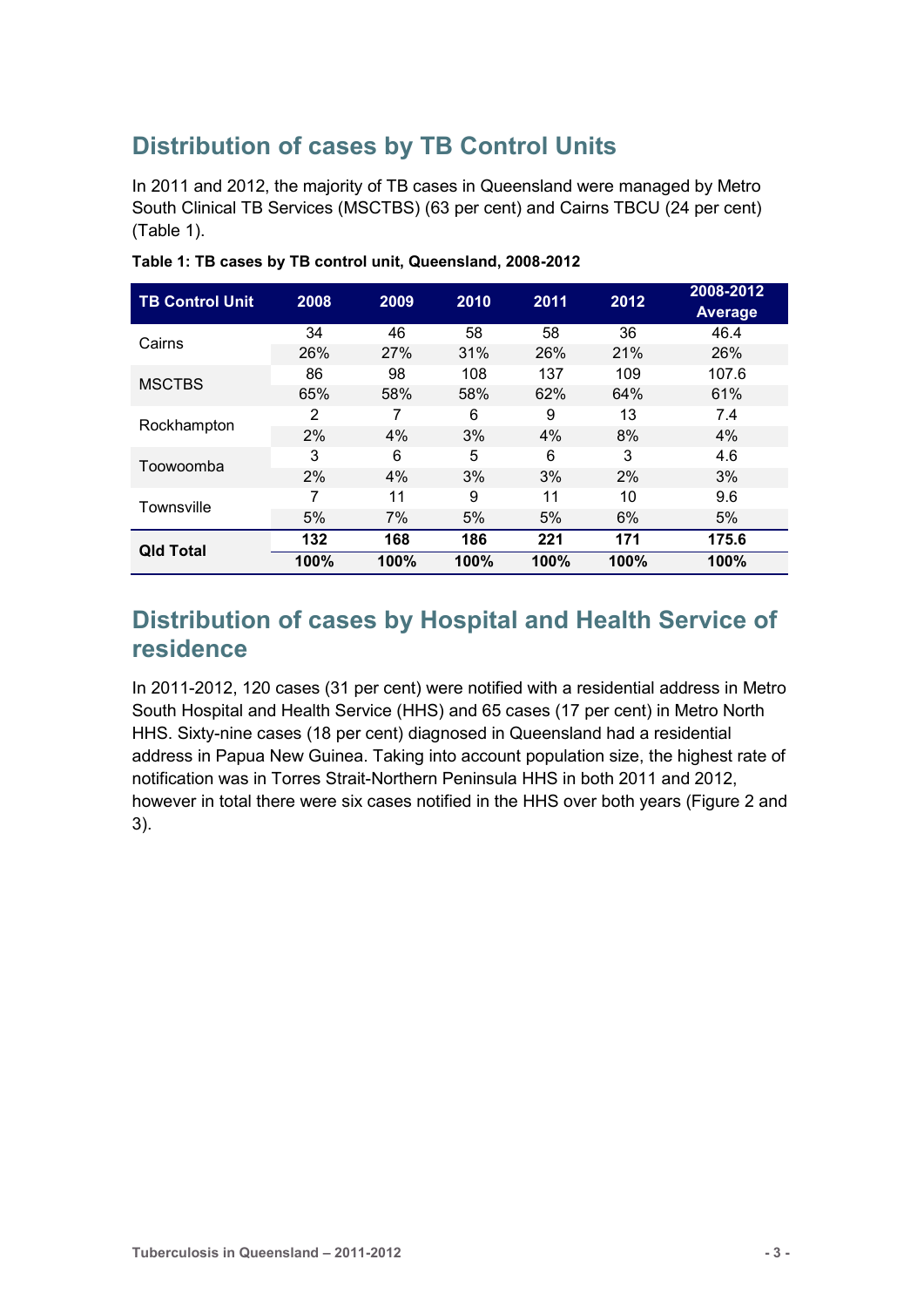



<span id="page-8-0"></span>**Figure 2: Number of cases and notification rate of TB by HHS of residence, Queensland, 2011**

<span id="page-8-1"></span>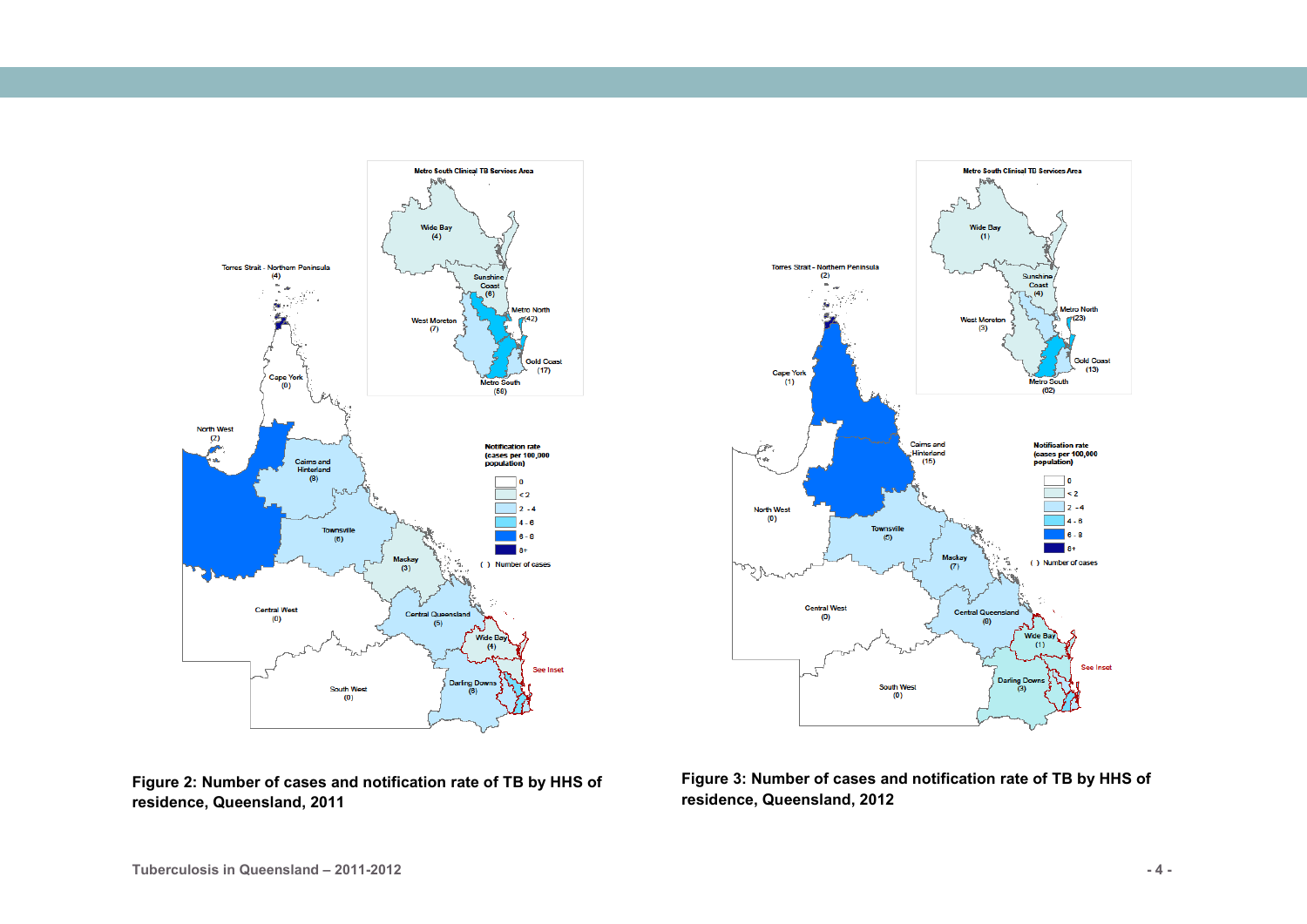## <span id="page-9-0"></span>**3. Demographic characteristics**

### <span id="page-9-1"></span>**Age and sex**

In 2011-2012, the age of cases at onset of disease ranged from 2 weeks to 88 years, with the largest proportion of cases aged 25-29 years (20 per cent) [\(Figure 4: Number](#page-9-2)  [of TB cases by sex and age group at onset of disease, Queensland, 2011-20124](#page-9-2)). The median age at onset was 31 years. In 2011-2012, 51 per cent of TB cases were male.



<span id="page-9-2"></span>**Figure 4: Number of TB cases by sex and age group at onset of disease, Queensland, 2011-2012** 



#### <span id="page-9-3"></span>**Figure 5: Notification rate of TB cases by age group at onset of disease, Queensland, 2011-2012**

The sharp jump in notification rate in the 85 years and above age group in 2011-2012 (Figure 5) was represented by seven cases with an age range of 85 to 88 years of age. One case was a relapse following partial treatment in Australia and the other six were new cases. Six of the seven cases were overseas born, permanent residents of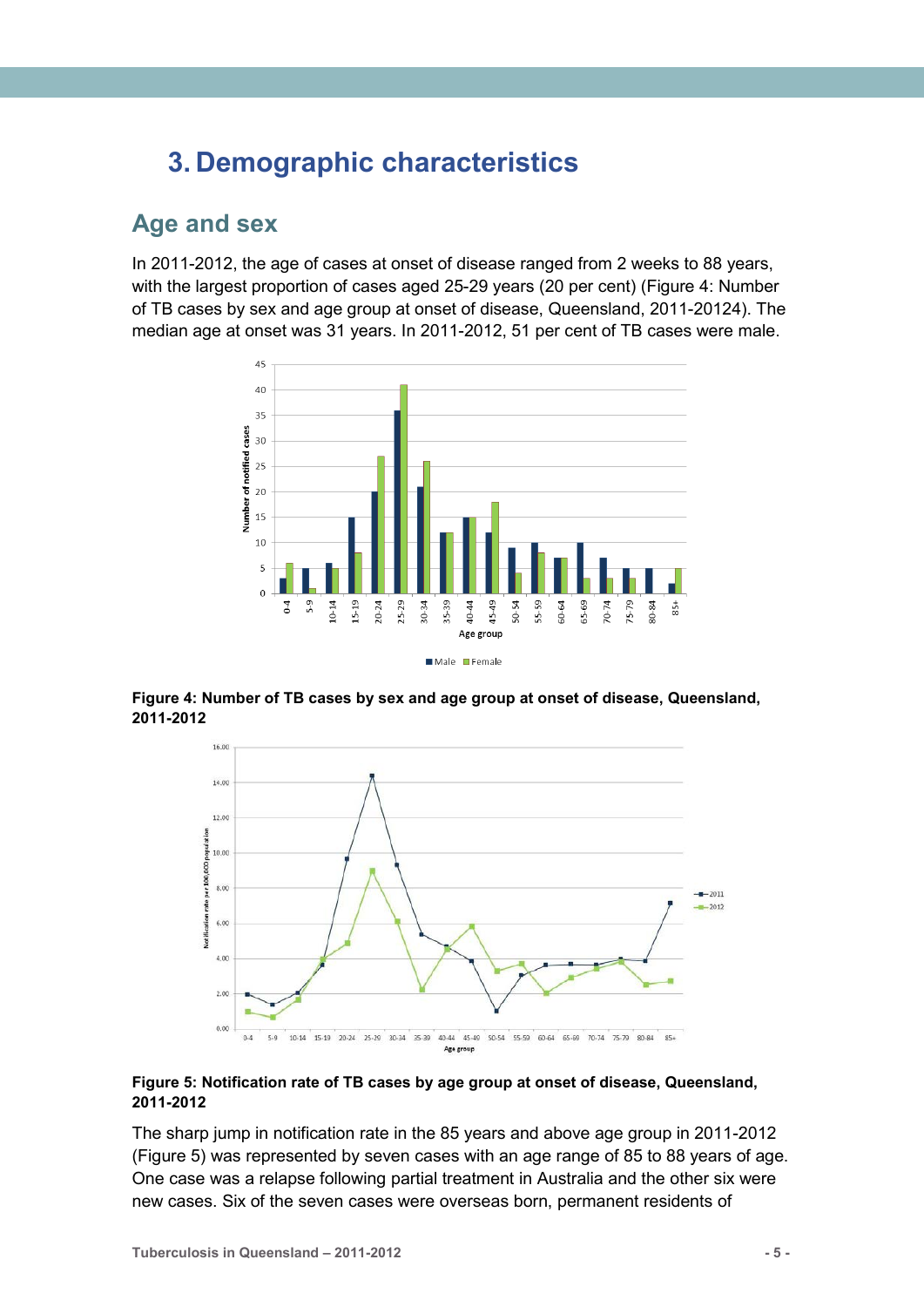Australia, with five cases having arrived in Australia more than 20 years prior (arrival date unknown for one case); one case was Australian born.

## <span id="page-10-0"></span>**Aboriginal and Torres Strait Islander peoples**

There were 21 notifications of TB in Aboriginal and Torres Strait Islander people in 2011-2012. Aboriginal and Torres Strait Islander people accounted for four per cent of Queensland's notifications of TB in 2011 and seven per cent of TB notifications in 2012 [\(Table 3: TB cases and notification rates for Aboriginal and Torres Strait Islander and](#page-10-2)  [non-Indigenous Queenslanders, Queensland, 2008-2012\)](#page-10-2).

<span id="page-10-1"></span>

| Table 2: TB notifications by Aboriginal and/or Torres Strait Islander origin, Queensland, |  |  |
|-------------------------------------------------------------------------------------------|--|--|
| 2008-2012                                                                                 |  |  |

| <b>Indigenous status</b>          | 2008           | 2009     | 2010  | 2011  | 2012  | 2008-2012<br>Average |
|-----------------------------------|----------------|----------|-------|-------|-------|----------------------|
| Aboriginal but not Torres         | 5              | 8        | 6     | 7     | 8     | 6.8                  |
| Strait Islander origin            | 4%             | 5%       | 3%    | 3%    | 5%    | 4%                   |
| Torres Strait Islander but not    | $\overline{2}$ | 2        | 1     | 3     | 3     | 2.2                  |
| Aboriginal origin                 | 2%             | 1%       | $1\%$ | $1\%$ | 2%    | $1\%$                |
| <b>Both Aboriginal and Torres</b> | 2              | $\Omega$ | 1     | 0     | 0     | 0.6                  |
| Strait Islander origin            | 2%             | $0\%$    | $1\%$ | $0\%$ | $0\%$ | $0\%$                |
| Neither Aboriginal nor Torres     | 121            | 157      | 175   | 207   | 154   | 162.8                |
| Strait Islander origin            | 92%            | 93%      | 94%   | 94%   | 90%   | 93%                  |
| Not Stated / Unknown              | $\Omega$       | 1        | 3     | 3     | 3     | 2                    |
|                                   | $0\%$          | 1%       | 2%    | 1%    | 2%    | 1%                   |
| <b>Qld Total</b>                  | 132            | 168      | 186   | 221   | 171   | 175.6                |
|                                   | 100%           | 100%     | 100%  | 100%  | 100%  | 100%                 |

The notification rate of TB in Queensland's Aboriginal and Torres Strait Islander population ranged from 5.0 to 6.7 cases per 100,000 population in 2008-2012 (Table 3)\*. In 2011-2012, notification rates in Indigenous Queenslanders were 1.2 and 1.8 times the notification rate for non-Indigenous Queensland residents<sup>#</sup> respectively.

<span id="page-10-2"></span>**Table 3: TB cases and notification rates for Aboriginal and Torres Strait Islander and non-Indigenous Queenslanders, Queensland, 2008-2012**

| Indigenous status                                   | 2008 | 2009 | 2010 | 2011 | 2012          |
|-----------------------------------------------------|------|------|------|------|---------------|
| Aboriginal and Torres Strait Islander Queenslanders | 9    | 10   | 8    | 10   | 11            |
| Rate (per 100,000 population)*                      | 5.9  | 6.4  | 5.0  | 6.1  | $6.7^{\circ}$ |
| Non-Indigenous Queenslanders                        | 121  | 158  | 178  | 210  | 157           |
| Rate (per 100,000 population) <sup>#</sup>          | 29   | 3.7  | 4.1  | 4.9  | $3.6^{\circ}$ |
| Rate ratio                                          | 2.0  | 1.7  | 1.2  | 12   | 1.8           |

\* Notification rates for Aboriginal and Torres Strait Islander people were calculated using the Indigenous Experimental Estimated Resident Population (ERP), Queensland (2008-2011)

^ Rates for 2012 calculated using the 2011 ERP for both Indigenous Experimental ERP (Queensland) and Queensland ERP

# Non-Indigenous rates calculated by subtracting Indigenous Experimental ERP from Queensland ERP for 2008-2011. The non-Indigenous Queenslander category may include Indigenous people that did not identify as Indigenous or where Indigenous status was unknown.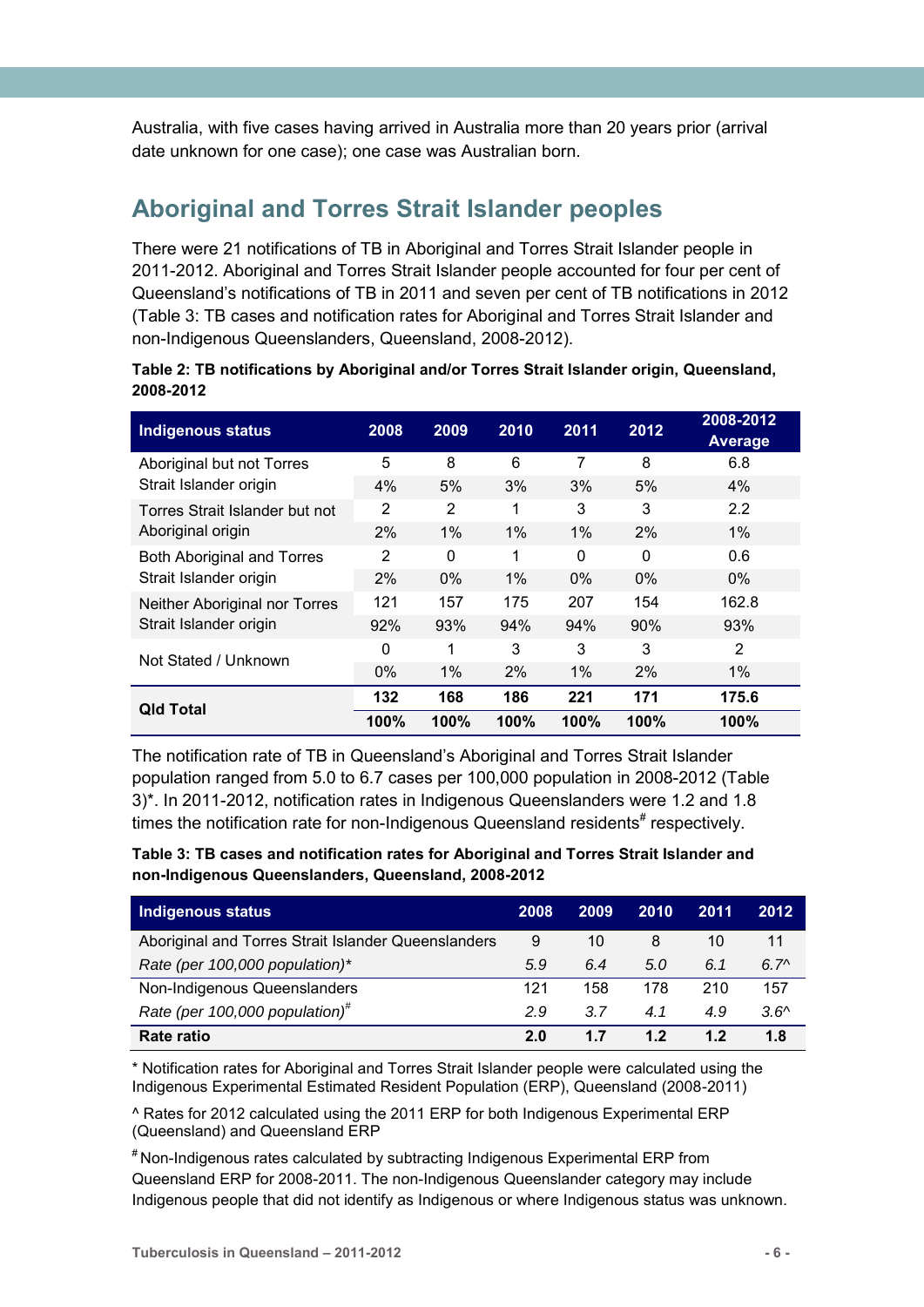### <span id="page-11-0"></span>**Country of birth**

In 2011-2012 the majority of cases were born overseas, with 61 cases (16 per cent) born in Australia and 331 cases (84 per cent) born overseas. Overseas-born cases notified in Queensland were predominantly from the WHO Western Pacific Region (187 cases, 48 per cent, excludes Australian-born TB cases) (Figure 6).



<span id="page-11-1"></span>

\* Excludes 5 cases with unknown country of birth

Of the 392 cases in 2011-2012, the most common country of birth was PNG (n=101, 26 per cent). Other overseas countries where the highest number of cases were born included India (n=57, 15 per cent), Philippines (n=29, 7 per cent), China (n=15, 4 per cent), Vietnam (n=12, 3 per cent) and Nepal (n=11, 3 per cent). Of the 331 cases born overseas, 305 (92 per cent) were born in countries considered to have high prevalence of TB (prevalence rates > 40 cases per 100,000 population)[5].

The demographics of Australian-born TB cases and overseas born TB differ in both age distribution and gender in 2011-2012. Australian-born TB cases had a median age of 46 years (age range 7 – 85 years), whilst overseas-born TB cases had a median age of 30 years (age range 2 weeks – 88 years). Sixty-two per cent of Australian-born TB cases were male compared with 49 per cent of overseas-born cases.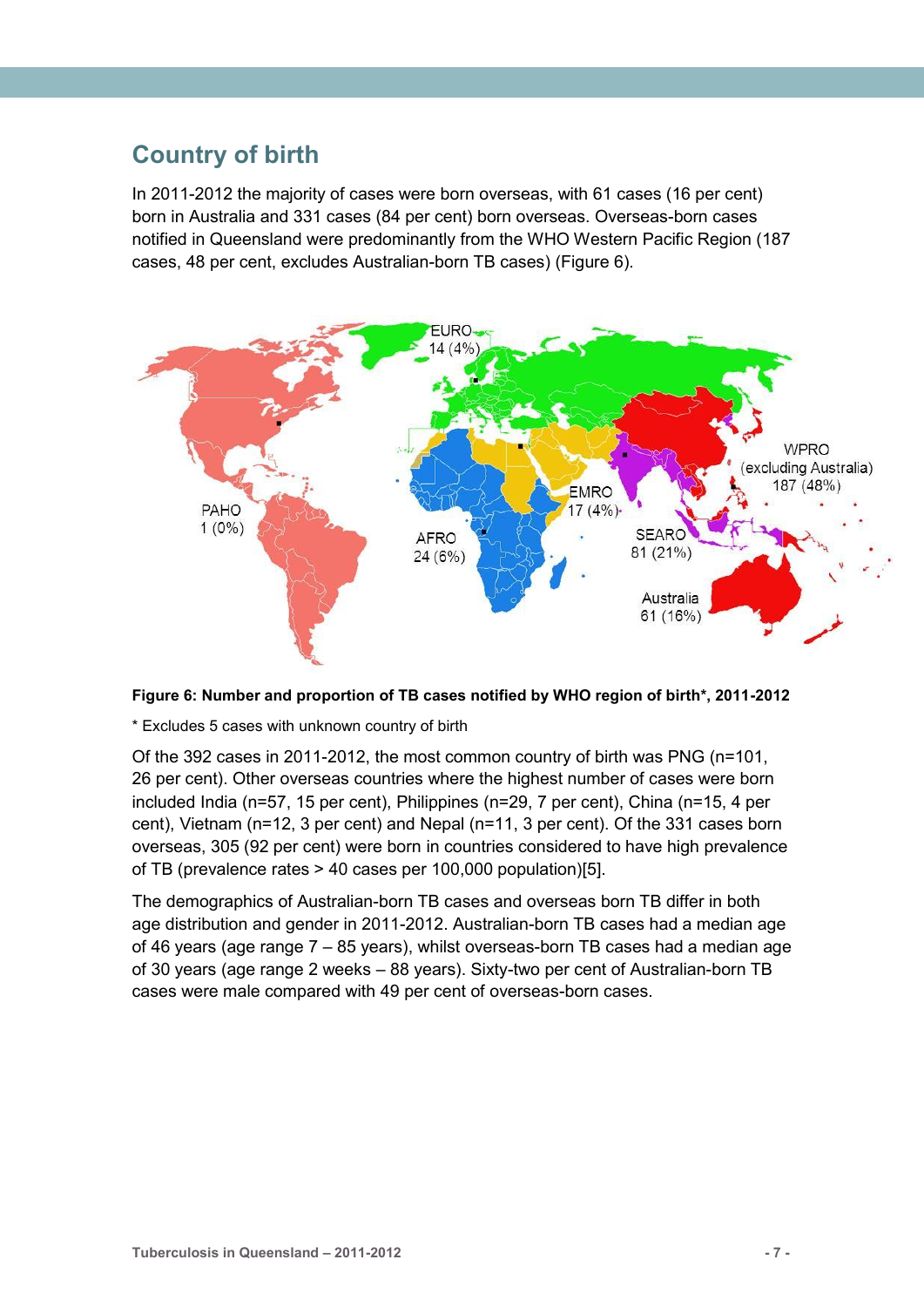## <span id="page-12-0"></span>**4. Risk Factors**

Overwhelmingly, migrating from a high risk country and/or being a visitor to a high risk country or countries were the most commonly reported risk factors in 2011-2012 (Table 4). Only 12 cases (3 per cent) over the two years were reported as being a household or close contact with TB. Risk factors were unknown for 32 cases (8 per cent) in 2011- 2012.

<span id="page-12-1"></span>**Table 4: Risk factors\* reported for TB cases, 2011-2012**

| 174<br>113<br>Migrant from a high risk country <sup>#</sup><br>66%<br>78%<br>79<br>85<br>Visitor to a high risk country/countries <sup>#</sup><br>38%<br>46%<br>30<br>20<br>Currently or previously employed in the health industry<br>12%<br>14%<br>14<br>10<br><b>Diabetic</b><br>5%<br>8%<br>14<br>8<br>Refugee<br>5%<br>6%<br>$\overline{7}$<br>6<br>Steroids/immunosuppressive therapy<br>3%<br>4%<br>6<br>6<br>Household member or close contact with TB<br>3%<br>4%<br>6<br>6<br>Renal failure<br>3%<br>4%<br>$\overline{2}$<br>6<br>Major abdominal surgery<br>1%<br>4%<br>3<br>5<br>HIV positive<br>1%<br>3%<br>$\overline{2}$<br>$\mathbf{1}$<br>Immunosuppression due to Cancer (excluding skin cancer)<br>1%<br>1%<br>1<br>$\Omega$<br>Institutional living<br>0%<br>0%<br>1<br>0<br>Pneumoconiosis<br>0%<br>0%<br>$\mathbf{1}$<br>0<br>Intravenous drug abuse<br>0%<br>1%<br>9<br>0<br>Other risk factor<br>4%<br>0%<br>1<br>0 | <b>Risk factors*</b>      | 2011 | 2012 |
|---------------------------------------------------------------------------------------------------------------------------------------------------------------------------------------------------------------------------------------------------------------------------------------------------------------------------------------------------------------------------------------------------------------------------------------------------------------------------------------------------------------------------------------------------------------------------------------------------------------------------------------------------------------------------------------------------------------------------------------------------------------------------------------------------------------------------------------------------------------------------------------------------------------------------------------------|---------------------------|------|------|
|                                                                                                                                                                                                                                                                                                                                                                                                                                                                                                                                                                                                                                                                                                                                                                                                                                                                                                                                             |                           |      |      |
|                                                                                                                                                                                                                                                                                                                                                                                                                                                                                                                                                                                                                                                                                                                                                                                                                                                                                                                                             |                           |      |      |
|                                                                                                                                                                                                                                                                                                                                                                                                                                                                                                                                                                                                                                                                                                                                                                                                                                                                                                                                             |                           |      |      |
|                                                                                                                                                                                                                                                                                                                                                                                                                                                                                                                                                                                                                                                                                                                                                                                                                                                                                                                                             |                           |      |      |
|                                                                                                                                                                                                                                                                                                                                                                                                                                                                                                                                                                                                                                                                                                                                                                                                                                                                                                                                             |                           |      |      |
|                                                                                                                                                                                                                                                                                                                                                                                                                                                                                                                                                                                                                                                                                                                                                                                                                                                                                                                                             |                           |      |      |
|                                                                                                                                                                                                                                                                                                                                                                                                                                                                                                                                                                                                                                                                                                                                                                                                                                                                                                                                             |                           |      |      |
|                                                                                                                                                                                                                                                                                                                                                                                                                                                                                                                                                                                                                                                                                                                                                                                                                                                                                                                                             |                           |      |      |
|                                                                                                                                                                                                                                                                                                                                                                                                                                                                                                                                                                                                                                                                                                                                                                                                                                                                                                                                             |                           |      |      |
|                                                                                                                                                                                                                                                                                                                                                                                                                                                                                                                                                                                                                                                                                                                                                                                                                                                                                                                                             |                           |      |      |
|                                                                                                                                                                                                                                                                                                                                                                                                                                                                                                                                                                                                                                                                                                                                                                                                                                                                                                                                             |                           |      |      |
|                                                                                                                                                                                                                                                                                                                                                                                                                                                                                                                                                                                                                                                                                                                                                                                                                                                                                                                                             |                           |      |      |
|                                                                                                                                                                                                                                                                                                                                                                                                                                                                                                                                                                                                                                                                                                                                                                                                                                                                                                                                             |                           |      |      |
|                                                                                                                                                                                                                                                                                                                                                                                                                                                                                                                                                                                                                                                                                                                                                                                                                                                                                                                                             |                           |      |      |
|                                                                                                                                                                                                                                                                                                                                                                                                                                                                                                                                                                                                                                                                                                                                                                                                                                                                                                                                             |                           |      |      |
|                                                                                                                                                                                                                                                                                                                                                                                                                                                                                                                                                                                                                                                                                                                                                                                                                                                                                                                                             |                           |      |      |
|                                                                                                                                                                                                                                                                                                                                                                                                                                                                                                                                                                                                                                                                                                                                                                                                                                                                                                                                             |                           |      |      |
|                                                                                                                                                                                                                                                                                                                                                                                                                                                                                                                                                                                                                                                                                                                                                                                                                                                                                                                                             |                           |      |      |
|                                                                                                                                                                                                                                                                                                                                                                                                                                                                                                                                                                                                                                                                                                                                                                                                                                                                                                                                             |                           |      |      |
|                                                                                                                                                                                                                                                                                                                                                                                                                                                                                                                                                                                                                                                                                                                                                                                                                                                                                                                                             |                           |      |      |
|                                                                                                                                                                                                                                                                                                                                                                                                                                                                                                                                                                                                                                                                                                                                                                                                                                                                                                                                             |                           |      |      |
|                                                                                                                                                                                                                                                                                                                                                                                                                                                                                                                                                                                                                                                                                                                                                                                                                                                                                                                                             |                           |      |      |
|                                                                                                                                                                                                                                                                                                                                                                                                                                                                                                                                                                                                                                                                                                                                                                                                                                                                                                                                             |                           |      |      |
|                                                                                                                                                                                                                                                                                                                                                                                                                                                                                                                                                                                                                                                                                                                                                                                                                                                                                                                                             |                           |      |      |
|                                                                                                                                                                                                                                                                                                                                                                                                                                                                                                                                                                                                                                                                                                                                                                                                                                                                                                                                             |                           |      |      |
|                                                                                                                                                                                                                                                                                                                                                                                                                                                                                                                                                                                                                                                                                                                                                                                                                                                                                                                                             |                           |      |      |
|                                                                                                                                                                                                                                                                                                                                                                                                                                                                                                                                                                                                                                                                                                                                                                                                                                                                                                                                             |                           |      |      |
|                                                                                                                                                                                                                                                                                                                                                                                                                                                                                                                                                                                                                                                                                                                                                                                                                                                                                                                                             |                           |      |      |
|                                                                                                                                                                                                                                                                                                                                                                                                                                                                                                                                                                                                                                                                                                                                                                                                                                                                                                                                             |                           |      |      |
| 0%<br>0%                                                                                                                                                                                                                                                                                                                                                                                                                                                                                                                                                                                                                                                                                                                                                                                                                                                                                                                                    | No specified risk factors |      |      |

\* Multiple risk factors may be recorded for each case

# High risk country defined as those with TB incidence of 40/100,000 or more in 2011, as per estimates in WHO Global Tuberculosis Report 2012 [5]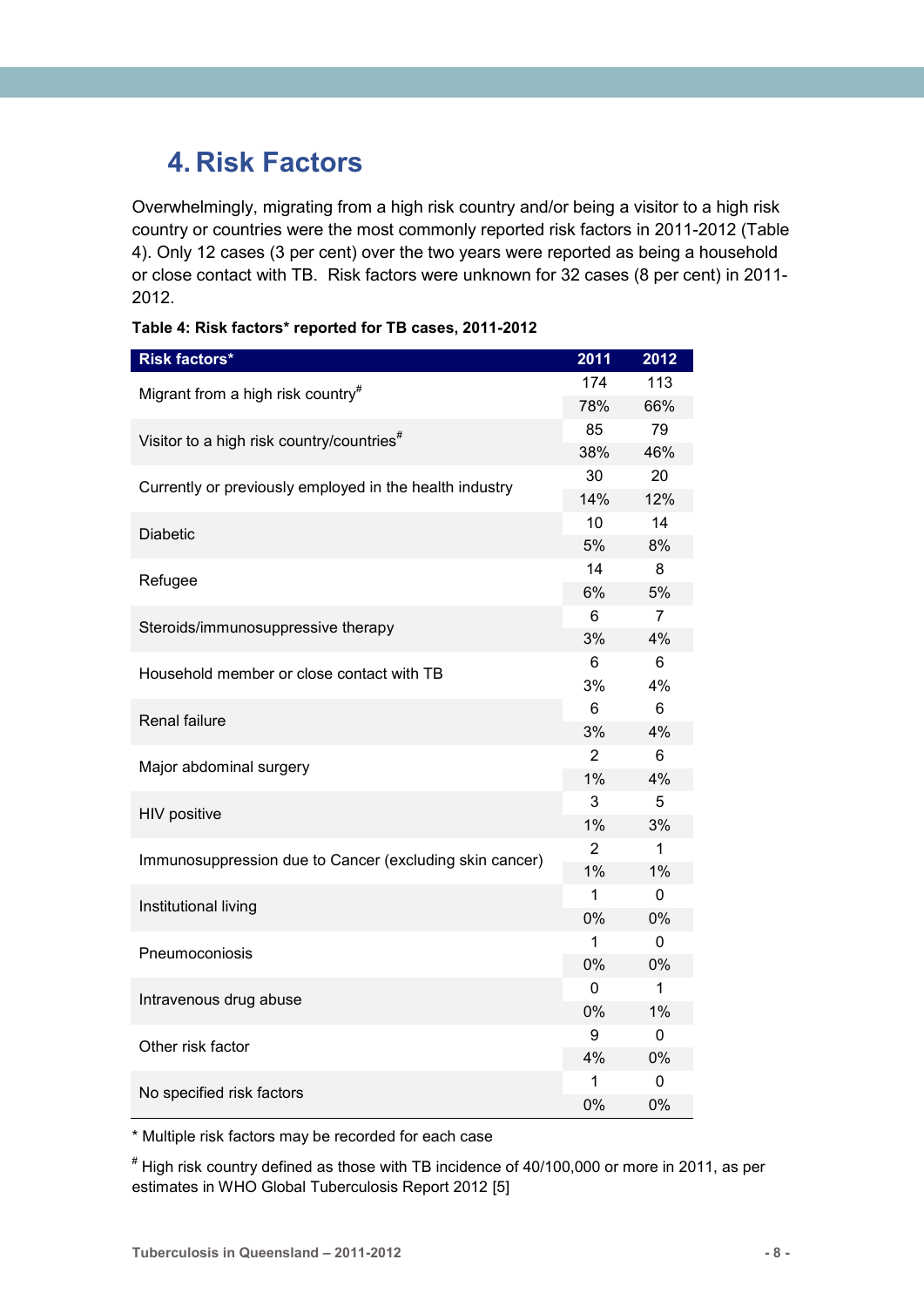### <span id="page-13-0"></span>**Visa status**

Fifteen per cent of TB cases notified in 2011 and 2012 in Queensland were born in Australia. The largest proportion of cases diagnosed with TB was in Australian permanent residents (27 per cent in 2011 and 33 per cent in 2012). Of particular note was the large decrease in the number of cases diagnosed in the Australian Torres Strait islands in the Torres Strait Protection Zone (Table 5).

| <b>Visa status</b>                                        | 2008           | 2009           | 2010           | 2011 | 2012     | 2008-2012<br><b>Average</b> |
|-----------------------------------------------------------|----------------|----------------|----------------|------|----------|-----------------------------|
| Australian born                                           | 22             | 30             | 18             | 30   | 29       | 25.8                        |
|                                                           | 17%            | 18%            | 10%            | 14%  | 17%      | 15%                         |
| <b>Permanent Resident</b>                                 | 54             | 60             | 58             | 60   | 57       | 57.8                        |
|                                                           | 41%            | 36%            | 31%            | 27%  | 33%      | 33%                         |
| <b>Treaty Visitation Rights</b>                           | 21             | 31             | 42             | 47   | 16       | 31.4                        |
| (PNG national in Torres<br><b>Strait Protection Zone)</b> | 16%            | 18%            | 23%            | 21%  | 9%       | 18%                         |
| Refugee/Humanitarian                                      | 1              | $\overline{2}$ | 6              | 10   | 6        | 5                           |
|                                                           | 1%             | 1%             | 3%             | 5%   | 4%       | 3%                          |
| Overseas Visitor                                          | 14             | 17             | 34             | 33   | 14       | 13.4                        |
|                                                           | 6%             | 7%             | 6%             | 9%   | 10%      | 8%                          |
| Overseas Student                                          | 14             | 17             | 34             | 33   | 14       | 22.4                        |
|                                                           | 11%            | 10%            | 18%            | 15%  | 8%       | 13%                         |
| <b>Unauthorised Person</b>                                | $\overline{2}$ | 0              | $\overline{2}$ | 0    | $\Omega$ | 0.8                         |
|                                                           | 2%             | 0%             | 1%             | 0%   | 0%       | 0%                          |
| Other                                                     | 9              | 17             | 11             | 21   | 18       | 15.2                        |
|                                                           | 7%             | 10%            | 6%             | 10%  | 11%      | 9%                          |
| Unknown                                                   | 1              | 0              | 3              | 1    | 14       | 3.8                         |
|                                                           | 1%             | 0%             | 2%             | 0%   | 8%       | 2%                          |
| <b>Qld Total</b>                                          | 132            | 168            | 186            | 221  | 171      | 175.6                       |
|                                                           | 100%           | 100%           | 100%           | 100% | 100%     | 100%                        |

<span id="page-13-1"></span>

|  |  |  | Table 5: Visa status of TB cases in Queensland, 2008-2012 |  |
|--|--|--|-----------------------------------------------------------|--|
|  |  |  |                                                           |  |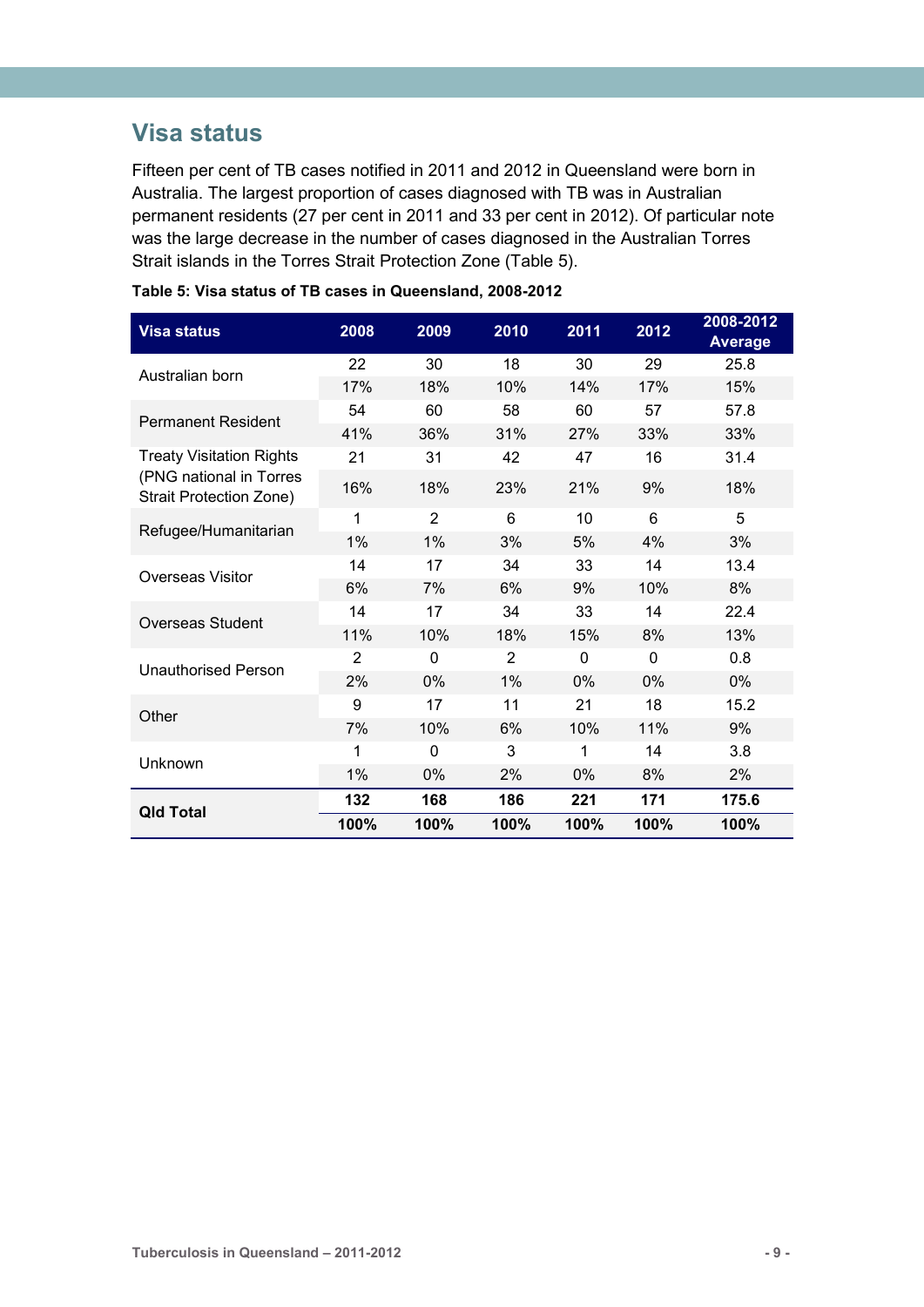## <span id="page-14-0"></span>**Arrival Date/Period of residence prior to diagnosis**

Of the foreign-born TB cases notified in 2011-2012, 44 per cent and 21 per cent respectively were diagnosed within one year of arrival to Australia (Table 6). Seventyseven cases (24 per cent) over the two year period were diagnosed following at least five years since their arrival into Australia.

| Time from arrival to TB diagnosis                       | 2011 | 2012       |
|---------------------------------------------------------|------|------------|
| New arrivals - diagnosed less than a year since arrival | 83   | 40         |
|                                                         | 44%  | <b>29%</b> |
| Diagnosed within 1-2 years since arrival                | 34   | 16         |
|                                                         | 18%  | 12%        |
| Diagnosed within 3-5 years since arrival                | 26   | 22         |
|                                                         | 14%  | 16%        |
|                                                         | 37   | 40         |
| Diagnosed more than 5 years since arrival               | 20%  | <b>29%</b> |
| Unknown arrival date                                    | 9    | 19         |
|                                                         | 5%   | 14%        |
|                                                         | 189  | 137        |
| <b>Qld Total</b>                                        | 100% | 100%       |

<span id="page-14-2"></span>

| Table 6: Period in Australia prior to TB diagnosis, 2011-2012 |
|---------------------------------------------------------------|
|---------------------------------------------------------------|

### <span id="page-14-1"></span>**Human immunodeficiency virus co-infection**

The proportion of TB cases tested for HIV was 82 per cent and 78 per cent in 2011 and 2012, respectively (Table 7). There were eight cases (2 per cent) found to be coinfected with HIV at diagnosis in 2011-2012. Over the five year period from 2008-2012, 16 per cent of cases were not tested for HIV at diagnosis.

| <b>HIV Testing</b> | 2008 | 2009 | 2010 | 2011  | 2012 | 2008-2012<br><b>Average</b> |
|--------------------|------|------|------|-------|------|-----------------------------|
| Tested             | 81   | 143  | 145  | 181   | 132  | 136.4                       |
|                    | 61%  | 85%  | 78%  | 82%   | 78%  | 78%                         |
| Not tested         | 29   | 16   | 20   | 39    | 36   | 27.8                        |
|                    | 22%  | 10%  | 11%  | 18%   | 21%  | 16%                         |
| Unknown testing    | 22   | 9    | 21   | 1     | 3    | 11.2                        |
| history            | 17%  | 5%   | 11%  | $0\%$ | 2%   | 6%                          |
| <b>Qld Total</b>   | 132  | 168  | 186  | 221   | 171  | 175.6                       |
|                    | 100% | 100% | 100% | 100%  | 100% | 100%                        |

<span id="page-14-3"></span>**Table 7: HIV testing amongst TB cases, Queensland, 2008-2012**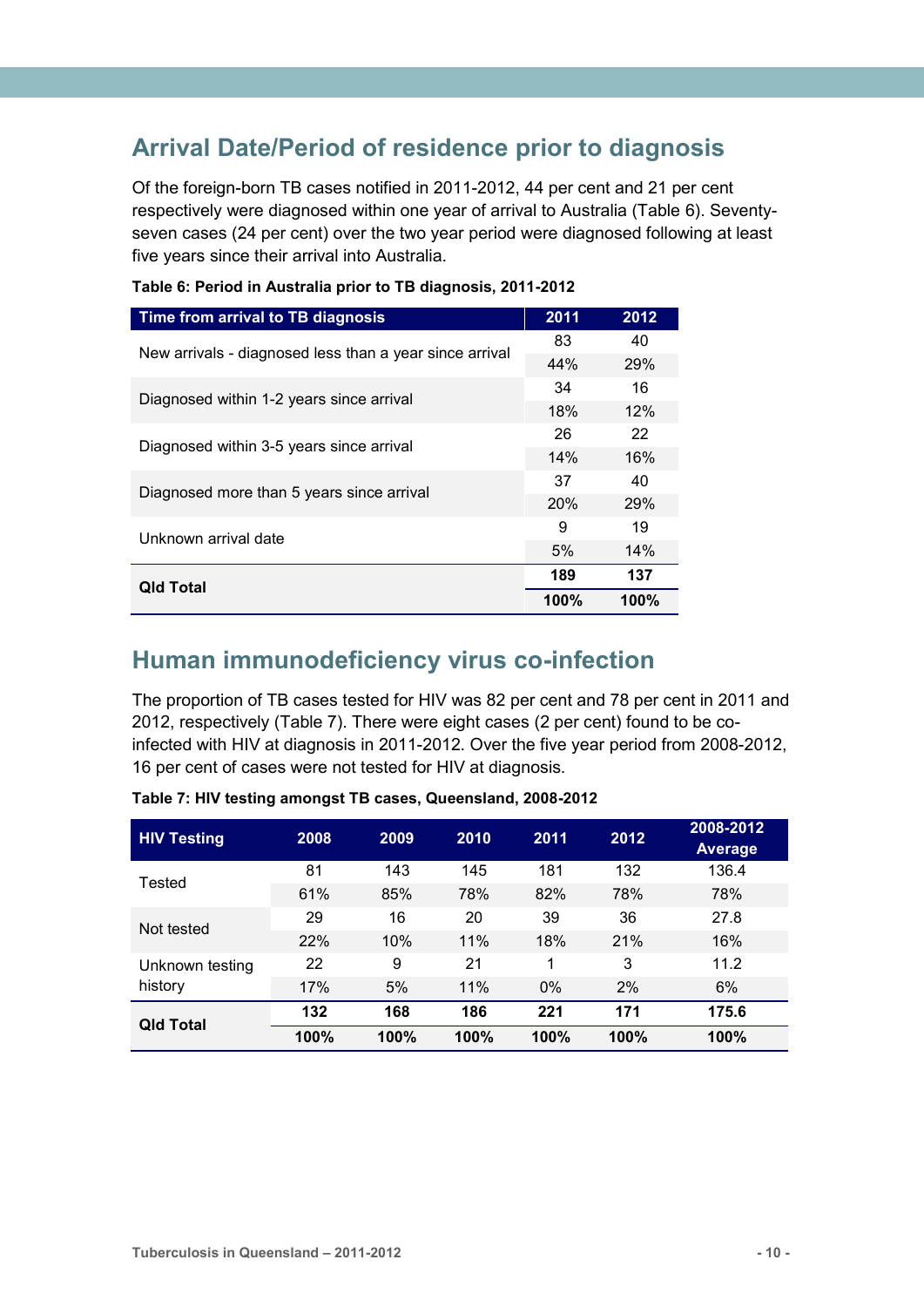### <span id="page-15-0"></span>**TB in health care workers**

Fifty-four cases (14 per cent) of TB cases in 2011-2012 reported having worked in a health care facility. Of these, 50 cases (93 per cent) were health care workers, with only 4 cases (7 per cent) working as non-health care workers.

There was one case of TB in a HCW that was likely to have been acquired in a Queensland healthcare facility in 2012.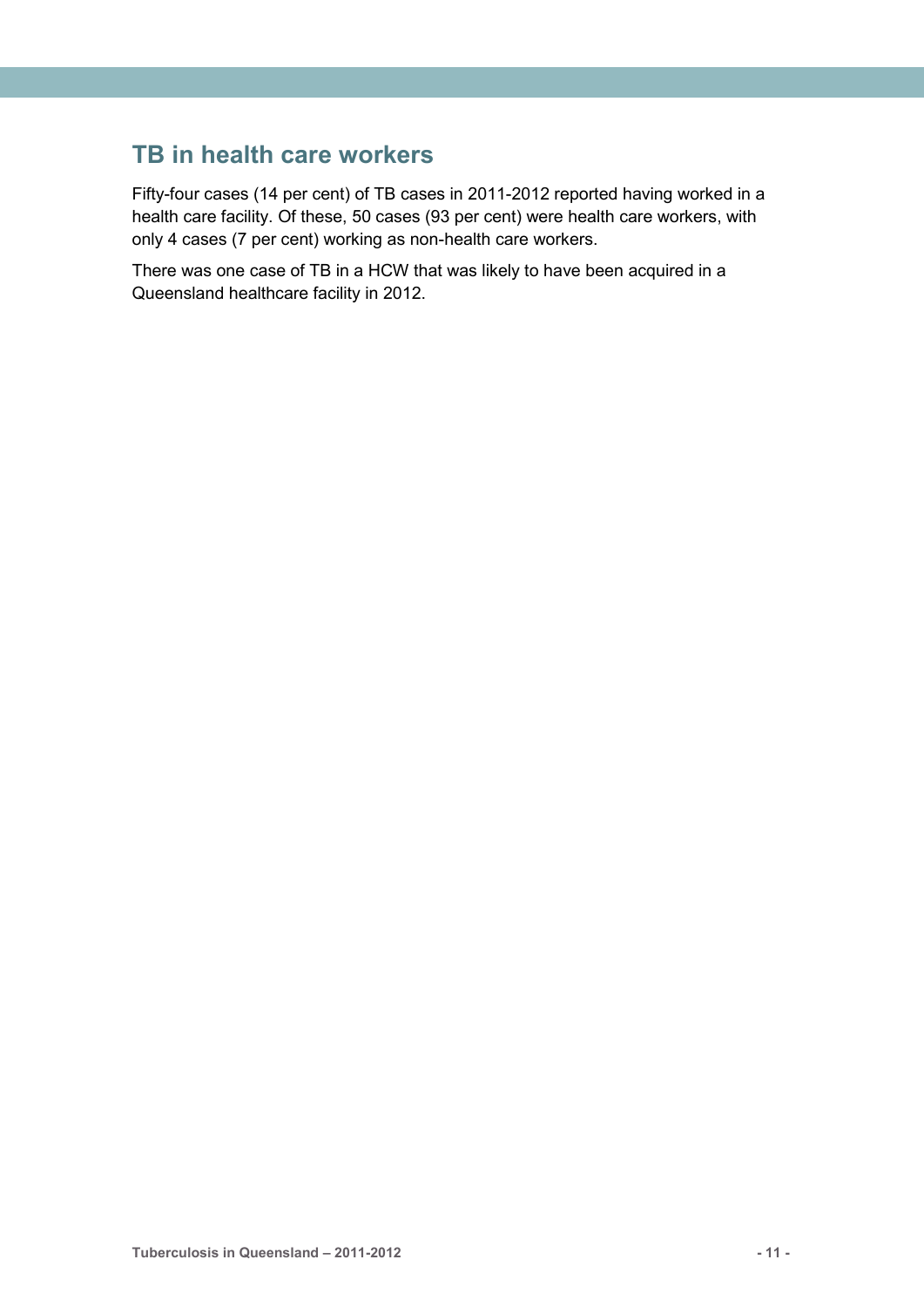## <span id="page-16-0"></span>**5. Diagnosis and clinical details**

In 2011, 209 cases (95 per cent) diagnosed with TB were new cases and 12 cases were relapse cases following a past diagnosis of TB. Of these 12 cases, 5 relapsed following full or partial treatment overseas, 4 relapsed following partial treatment in Australia and 3 relapsed following full treatment in Australia. In 2012, 169 cases (99 per cent) diagnosed were new cases; one case relapsed following full treatment in Australia and one relapsed following full or partial treatment overseas. Twenty-nine cases (seven per cent) over 2011-2012 had previous history of TB treatment. In addition to the 14 relapse cases described over the two year period, 15 other cases reported previous treatment for TB.

In 2011-2012, diagnosis primarily followed consultation with a general practitioner (265 cases, 68 per cent). Eighty-five cases (22 per cent) were found through TB screening. Of those cases found through TB screening, the most common reasons screening was indicated were immigration and/or health undertakings (54 cases, 64 per cent), contact tracing (10 cases, 12 per cent) and refugee screening (6 cases, 7 per cent). Twentyseven cases (7 per cent) had an incidental diagnosis of TB.

### <span id="page-16-1"></span>**Site of disease**

#### **Pulmonary and extra pulmonary disease**

In 2011-2012, 212 cases (54 per cent) had pulmonary disease only, 78 cases (20 per cent) had pulmonary disease plus other sites and 102 cases (26 per cent) had extra pulmonary disease only.

#### **Extra pulmonary disease**

There were 180 cases (46 per cent) reported to have TB disease elsewhere than the lungs (including 78 cases with concurrent pulmonary TB). The most common extra pulmonary sites recorded were lymph nodes (48 per cent of cases reporting extra pulmonary sites of disease), pleural (27 per cent) and bone and/or joints (11 per cent) (Table 8).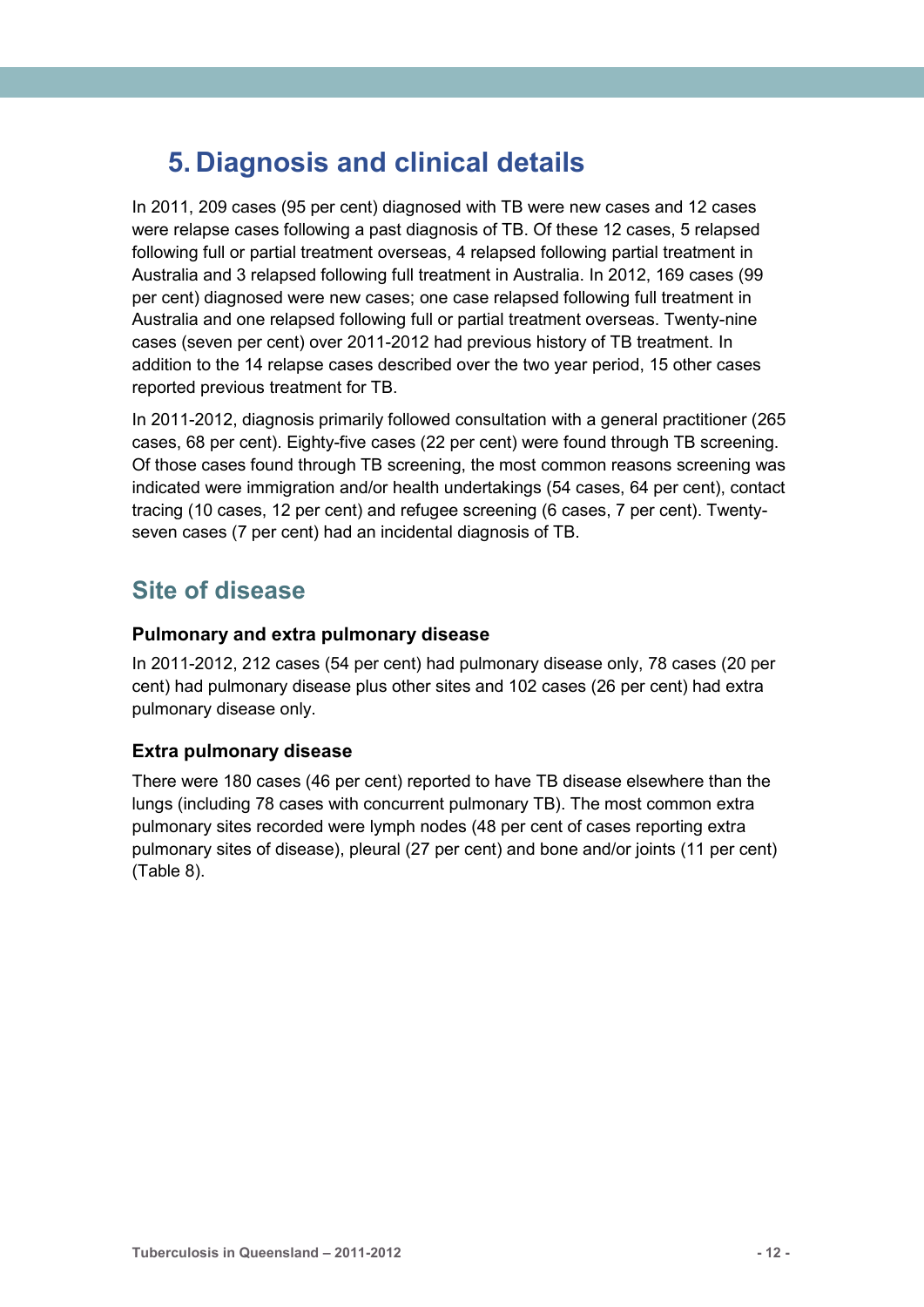#### <span id="page-17-0"></span>**Table 8: Non-pulmonary sites of TB in cases reported with extra-pulmonary disease, Queensland, 2011-2012**

| <b>Site</b>                                  | <b>Number</b>  | <b>Proportion of cases</b><br>reporting extra-<br>pulmonary disease |
|----------------------------------------------|----------------|---------------------------------------------------------------------|
| Lymph Node                                   | 86             | 48%                                                                 |
| Pleural                                      | 48             | 27%                                                                 |
| Bone/joint                                   | 20             | 11%                                                                 |
| Miliary (with millet seed appearance on CXR) | 10             | 6%                                                                  |
| Disseminated (systemic symptoms)             | 9              | 5%                                                                  |
| Genitourinary                                | 6              | 3%                                                                  |
| Peritoneal                                   | 6              | 3%                                                                  |
| Abdominal                                    | 5              | 3%                                                                  |
| Soft tissue abscesses                        | 5              | 3%                                                                  |
| Central nervous system                       | $\overline{4}$ | 2%                                                                  |
| Gastro-intestinal tract                      | $\overline{4}$ | 2%                                                                  |
| Meningeal                                    | 3              | 2%                                                                  |
| <b>Skin</b>                                  | 3              | 2%                                                                  |
| Pericardial                                  | 2              | $1\%$                                                               |
| Other                                        | 8              | 4%                                                                  |
| Unknown                                      | 1              | 1%                                                                  |

\*Multiple sites of disease may be reported for one case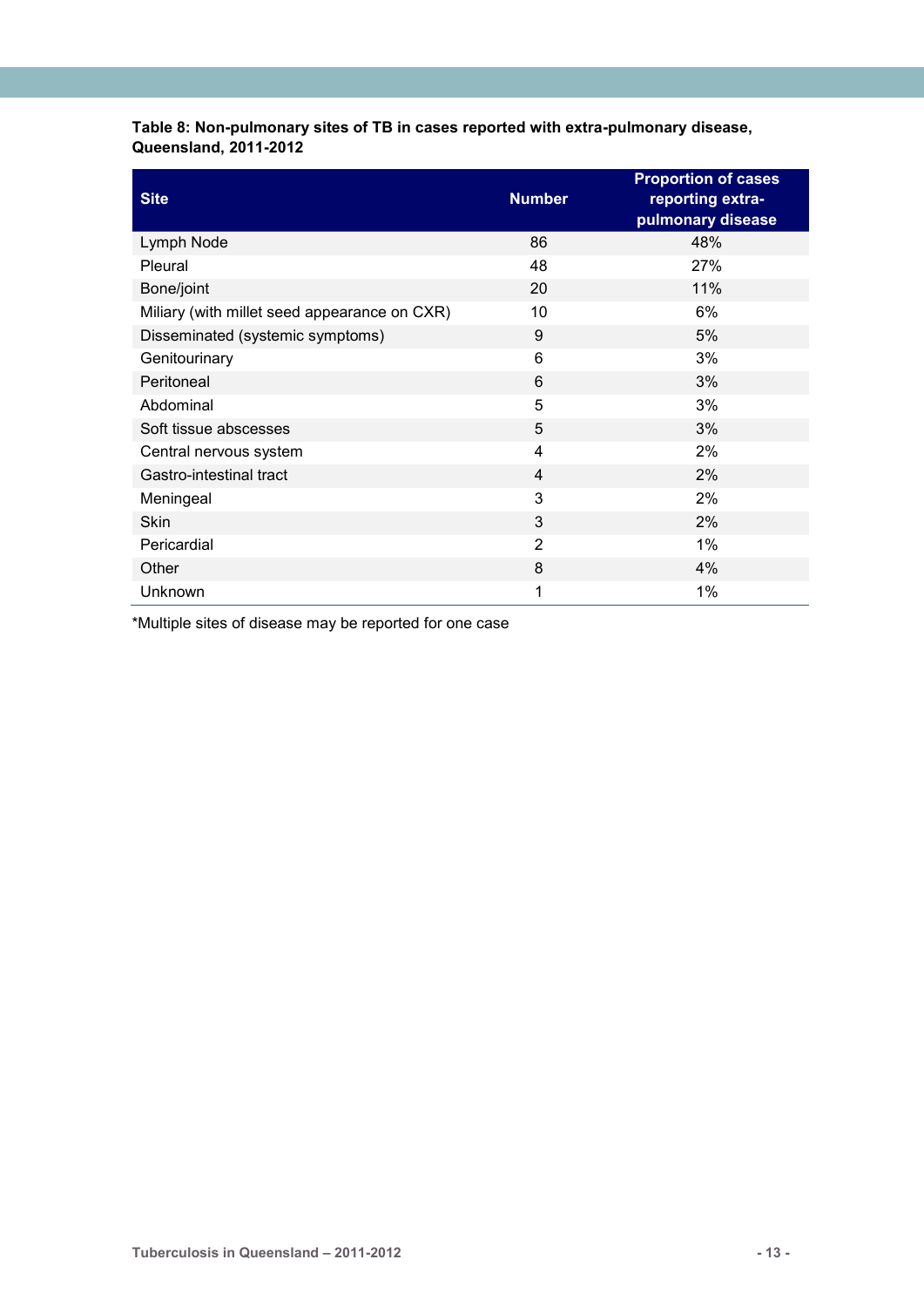## <span id="page-18-0"></span>**6. Laboratory testing**

Of the 392 TB cases notified in 2011 and 2012, 348 (89 per cent) were laboratory confirmed (by isolation of *Mycobacterium tuberculosis* complex [*M. tuberculosis, M. bovis* or *M. africanum,* excluding *M. bovis* var BCG] by culture or detection of *M. tuberculosis* complex by nucleic acid testing except where this is likely to be due to previously treated or inactive disease [6]). Of these, 342 cases were confirmed by culture and six cases were confirmed by nucleic acid testing only. There were two cases where *M. bovis* were isolated (excluding BCG variant) and one case where *M. africanum* was isolated. Forty-four clinical cases (11 per cent) were unable to be laboratory confirmed.

### <span id="page-18-1"></span>**Pulmonary cases**

Of the 272 laboratory confirmed pulmonary cases (including those with pulmonary TB plus other sites of disease) in 2011-2012, 233 cases (86 per cent) were sputum culture positive with 35 of these cases also having another positive culture for a different site. An additional 36 cases (13 per cent) had a positive culture result from a specimen other than sputum. Three pulmonary cases (one per cent) were confirmed by nucleic acid testing only.

Of the laboratory confirmed pulmonary cases, 124 cases (46 per cent) were sputum smear positive (acid fast bacilli [AFB] detected by microscopy). Eleven of these cases also had AFBs detected in other specimens. Ten cases had AFBs detected only on specimens other than sputum. None of the 19 pulmonary cases without laboratory confirmation had positive microscopy for AFBs. Four of these clinical cases had histology suggestive of TB.

### <span id="page-18-2"></span>**Extra pulmonary cases**

Of the 76 laboratory confirmed extra pulmonary cases in 2011-2012, 73 (96 per cent) were culture positive. Three extra pulmonary cases (4 per cent) were confirmed by nucleic acid testing only.

Of the laboratory confirmed extra pulmonary cases, 16 cases (21 per cent) had AFBs detected by microscopy. None of the 25 clinical extra pulmonary cases without laboratory confirmation had positive microscopy for AFBs. Seven of these clinical cases had histology suggestive of TB.

## <span id="page-18-3"></span>**Drug susceptibility testing**

All but one of the 342 culture confirmed TB cases in 2011-2012 had drug susceptibility testing (DST) performed. DST was not performed in one case where *M. tuberculosis* and *M. intracellulare* were cultured. Sensitivities could not be reported due to the mixed culture.

All DST are performed by reference laboratories with the Queensland Mycobacterial Reference Laboratory (QMRL) routinely testing all TB cultures for resistance to isoniazid (H), rifampicin (R), ethambutol (E), pyrazinamide (Z) and streptomycin (S)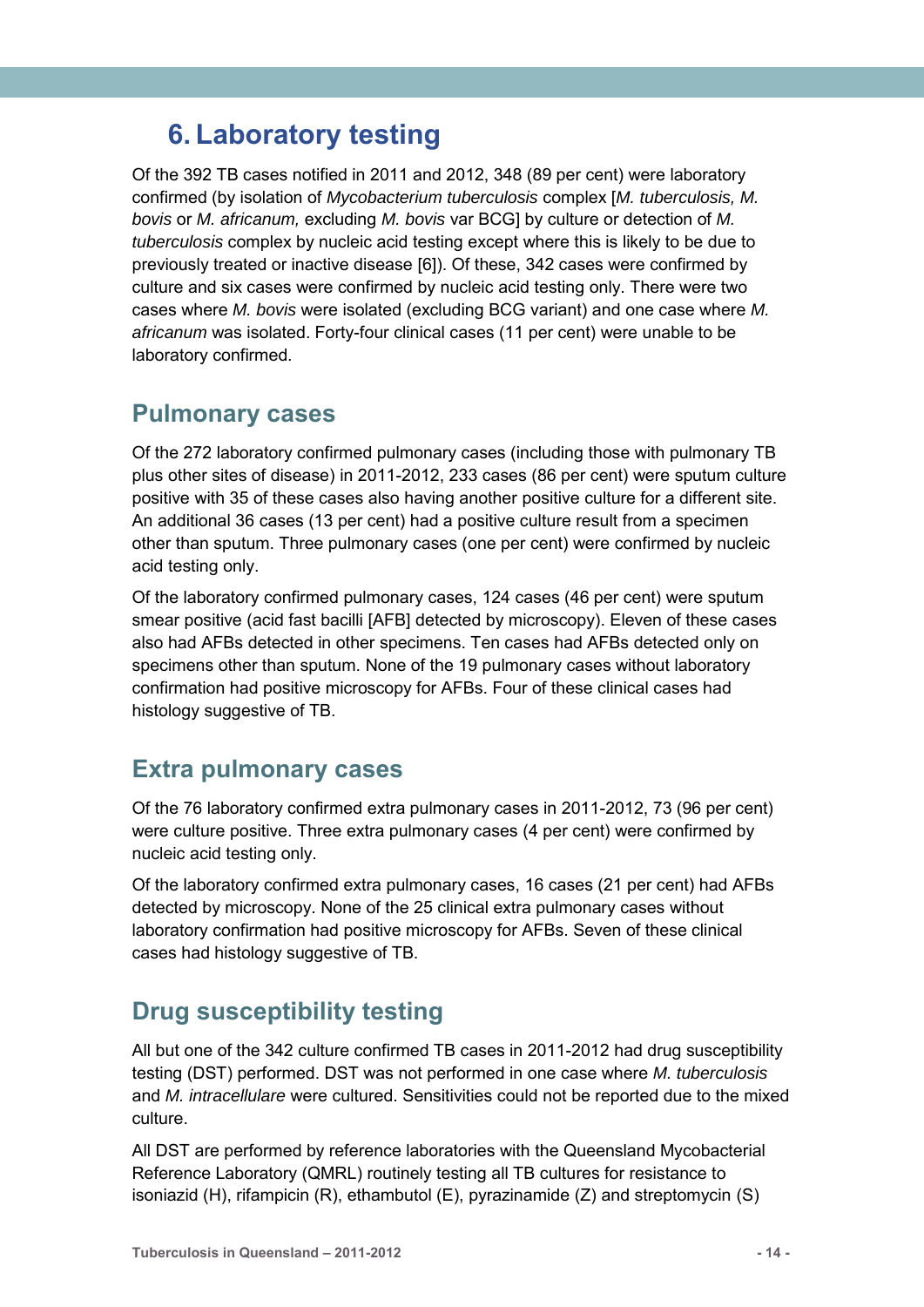using the BACTEC™ MGIT™ 960 proportion method. For specimens showing resistance, further antibiotic susceptibility testing for up to 13 different antibiotics was conducted dependent on sensitivity patterns seen. In 2011-2012, 79 per cent of all cases had fully sensitive *M. tuberculosis complex* identified (Table 9). Twenty-eight cases (eight per cent) were resistant to isoniazid only and 19 cases (six per cent) were identified to have other resistance patterns but were not resistant to isoniazid or rifampicin. There were no cases where rifampicin mono-resistance or rifampicin resistance with any other resistance pattern where the specimen was sensitive to isoniazid.

| <b>Drug susceptibility testing</b>                    | <b>Pulmonary</b><br>(including<br>those with<br>other sites) | <b>Extra</b><br>pulmonary<br>disease only | Total |
|-------------------------------------------------------|--------------------------------------------------------------|-------------------------------------------|-------|
| Fully sensitive                                       | 209                                                          | 62                                        | 271   |
|                                                       | 78%                                                          | 85%                                       | 79%   |
| Isoniazid (H) resistance only                         | 24                                                           | 4                                         | 28    |
|                                                       | 9%                                                           | 5%                                        | 8%    |
| Other resistance (but sensitive to isoniazid [H] and  | 13                                                           | 6                                         | 19    |
| rifampicin [R])                                       | 5%                                                           | 8%                                        | 6%    |
| Multi-drug resistance (resistant to isoniazid [H] and | 22                                                           | 1                                         | 23    |
| rifampicin $[R$ ])                                    | 8%                                                           | 1%                                        | 7%    |
| <b>Qld Total</b>                                      | 268                                                          | 73                                        | 341   |
|                                                       | 100%                                                         | 100%                                      | 100%  |

<span id="page-19-0"></span>

| Table 9: Drug susceptibility testing of culture positive TB cases by site of disease, 2011- |  |
|---------------------------------------------------------------------------------------------|--|
| 2012                                                                                        |  |

Multi-drug resistant TB (MDR-TB) is defined as resistance to isoniazid and rifampicin, with or without resistance to other first-line drugs [7]. Twenty-three cases (seven per cent) were considered to be multi-drug resistant TB (MDR-TB), of which all but one case had pulmonary disease. There were seven different resistance profiles seen in the MDR-TB cases (Table 10).

The resistance profiles of the 15 MDR-TB cases born in PNG only showed slight differences. Fourteen of the 15 PNG-born cases were classified with a visa status of Treaty Visitation Rights and the remaining case was diagnosed in the Torres Strait with an unknown visa status. One case born in China had a similar resistance profile to that seen in the majority of PNG cases.

There were no cases of extensive drug resistance (XDR-TB) in 2011-2012; however two of the MDR-TB would be considered pre-XDR, one from Nepal and one from Laos. Pre–XDR TB was defined as TB with resistance to isoniazid and rifampicin and either one of the fluoroquinolones or second-line injectable agent but not both. One case was resistant to ofloxacin but sensitive to the second line injectable drugs, whilst the other was sensitive to the fluoroquinolones tested but resistant to all second-line injectable drugs tested (amikacin, capreomycin and kanamycin).

Of the 51 Australian-born TB cases with DST results, 45 cases (88 per cent) were fully sensitive, three cases (6 per cent) were resistant to isoniazid but not rifampicin, and three cases (6 per cent) were resistant to other drugs but not to isoniazid or rifampicin.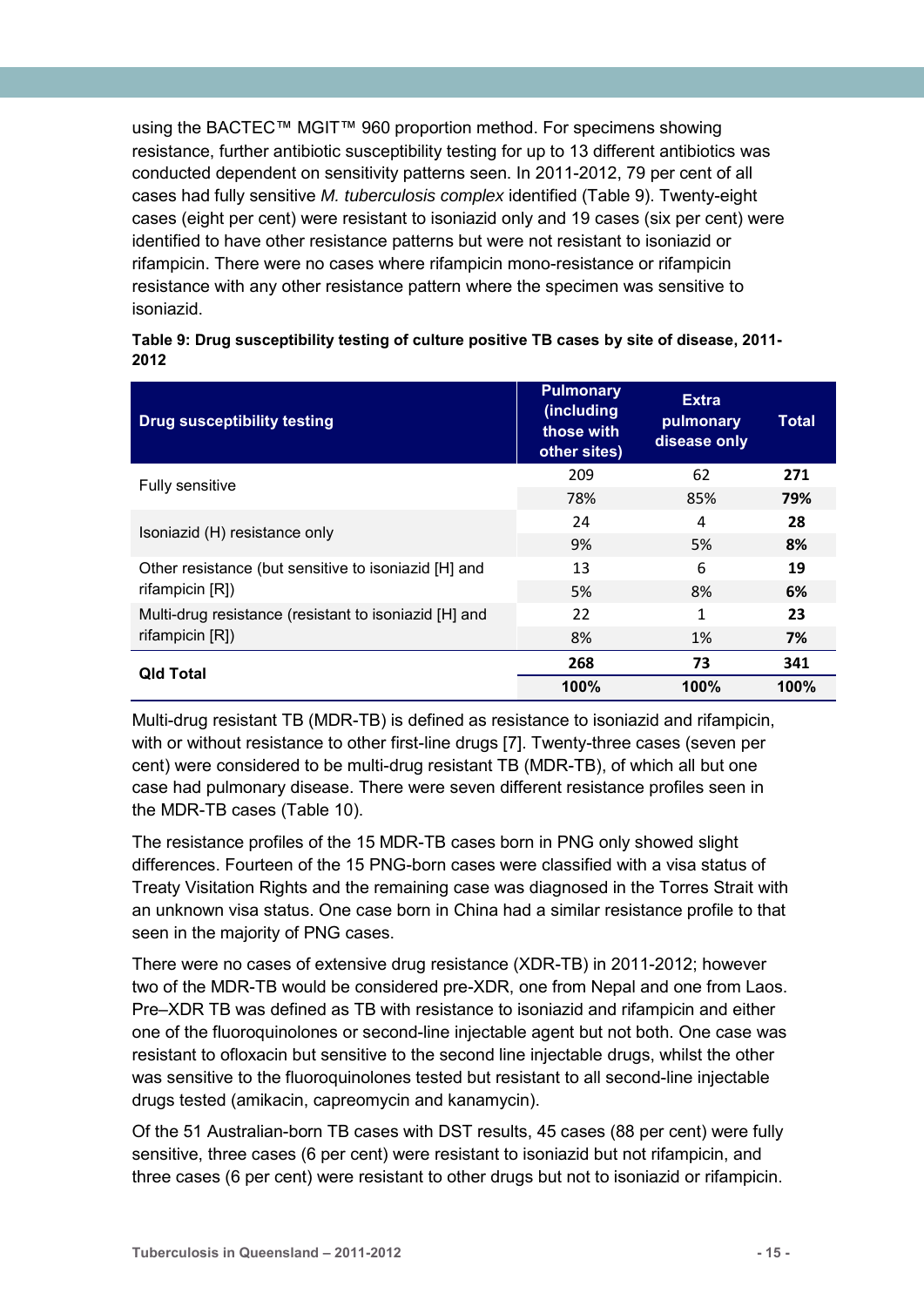|              |               | Antibiotic susceptibility profiles* |               |              |              |               |               |                         |              |               |              |              |                          |                              |                          | <b>Country of birth</b>  |                          |                         |
|--------------|---------------|-------------------------------------|---------------|--------------|--------------|---------------|---------------|-------------------------|--------------|---------------|--------------|--------------|--------------------------|------------------------------|--------------------------|--------------------------|--------------------------|-------------------------|
| <b>AK</b>    | <b>CAP</b>    | <b>CYC</b>                          | Е             | <b>ETD</b>   | H.1          | H.4           | <b>KAN</b>    | <b>OFL</b>              | <b>PAS</b>   | Z             | $\mathsf{R}$ | S            | China                    | India                        | Laos                     | <b>Nepal</b>             | <b>PNG</b>               | <b>Total</b>            |
| $S^{\#}$     | $\mathbf S$   | S                                   | S             | S            | $R^{\#}$     | $\mathsf{R}$  | ${\mathsf S}$ | S                       | $\mathbf S$  | S             | $\mathsf{R}$ | $\mathsf{R}$ | $\mathbf{1}$             | 1                            | $\overline{\phantom{0}}$ |                          | $\overline{\phantom{0}}$ | $\overline{2}$          |
| S            | ${\mathsf S}$ | ${\mathsf S}$                       | ${\mathsf S}$ | $\mathsf{R}$ | $\mathsf{R}$ | ${\mathsf S}$ | S             | ${\mathsf S}$           | S            | ${\mathsf S}$ | $\mathsf{R}$ | $\mathsf{R}$ | $\overline{\phantom{a}}$ | $\qquad \qquad \blacksquare$ | $\overline{\phantom{0}}$ |                          | 4                        | 4                       |
| S            | $\mathsf{S}$  | S                                   | S             | $\mathsf{R}$ | $\mathsf{R}$ | $\mathsf{R}$  | $\mathbf S$   | $\mathsf{S}$            | $\mathsf{R}$ | S             | $\mathsf{R}$ | $\mathsf{R}$ | $\blacksquare$           | $\overline{\phantom{a}}$     | $\overline{\phantom{0}}$ | $\overline{\phantom{0}}$ | 1                        | 1                       |
| S            | S             | S                                   | S             | $\mathsf{R}$ | $\mathsf{R}$ | $\mathsf{R}$  | $\mathbf S$   | ${\mathsf S}$           | $\mathbf S$  | S             | $\mathsf{R}$ | $\mathsf{R}$ | 1                        | $\overline{\phantom{a}}$     | $\blacksquare$           |                          | 9                        | 10                      |
| S            | $\mathbf S$   | S                                   | S             | $\mathsf{R}$ | $\mathsf{R}$ | $\mathsf{R}$  | ${\mathsf S}$ | S                       | $\mathbf S$  | $\mathsf{R}$  | $\mathsf{R}$ | $\mathsf{R}$ | $\overline{\phantom{a}}$ | $\overline{\phantom{a}}$     | $\overline{\phantom{0}}$ |                          | 1                        | 1                       |
| S            | $\mathbf S$   | S                                   | $\mathsf{R}$  | $\mathsf{R}$ | $\mathsf{R}$ | $\mathsf{R}$  | S             | $\mathbf S$             | $\mathbf S$  | $\mathsf{R}$  | $\mathsf{R}$ | $\mathsf{R}$ | $\overline{\phantom{a}}$ | $\overline{\phantom{a}}$     | $\overline{\phantom{0}}$ |                          | 4                        | $\overline{\mathbf{4}}$ |
| S            | $\mathbf S$   | $\mathsf{R}$                        | $\mathsf{R}$  | $\mathsf{R}$ | $\mathsf{R}$ | $\mathsf{R}$  | S             | $\overline{\mathsf{R}}$ | $\mathbf S$  | S             | $\mathsf{R}$ | S            | $\overline{\phantom{a}}$ | $\blacksquare$               | $\blacksquare$           | 1                        | $\overline{\phantom{a}}$ | 1                       |
| $\mathsf{R}$ | $\mathsf{R}$  | S                                   | $\mathsf{R}$  | $\mathsf{R}$ | $\mathsf{R}$ | $\mathsf{R}$  | $\mathsf{R}$  | ${\mathsf S}$           | $\mathbf S$  | S             | $\mathsf{R}$ | $\mathsf{R}$ | $\overline{\phantom{a}}$ | $\overline{\phantom{a}}$     | $\mathbf{1}$             | $\overline{\phantom{0}}$ | ۰.                       | $\mathbf 1$             |
|              |               | <b>Total MDR Resistant cases</b>    |               |              |              |               |               |                         |              |               |              |              | $\mathbf{2}$             | 1                            | 1                        | 1                        | 15                       | 23                      |

**Table 10: Antibiotic resistance profiles of MDR-TB cases by country of birth, 2011-2012** 

<span id="page-20-0"></span>\*Antibiotic abbreviations shown in Abbreviations table (page 22)

# S = sensitive, R = resistant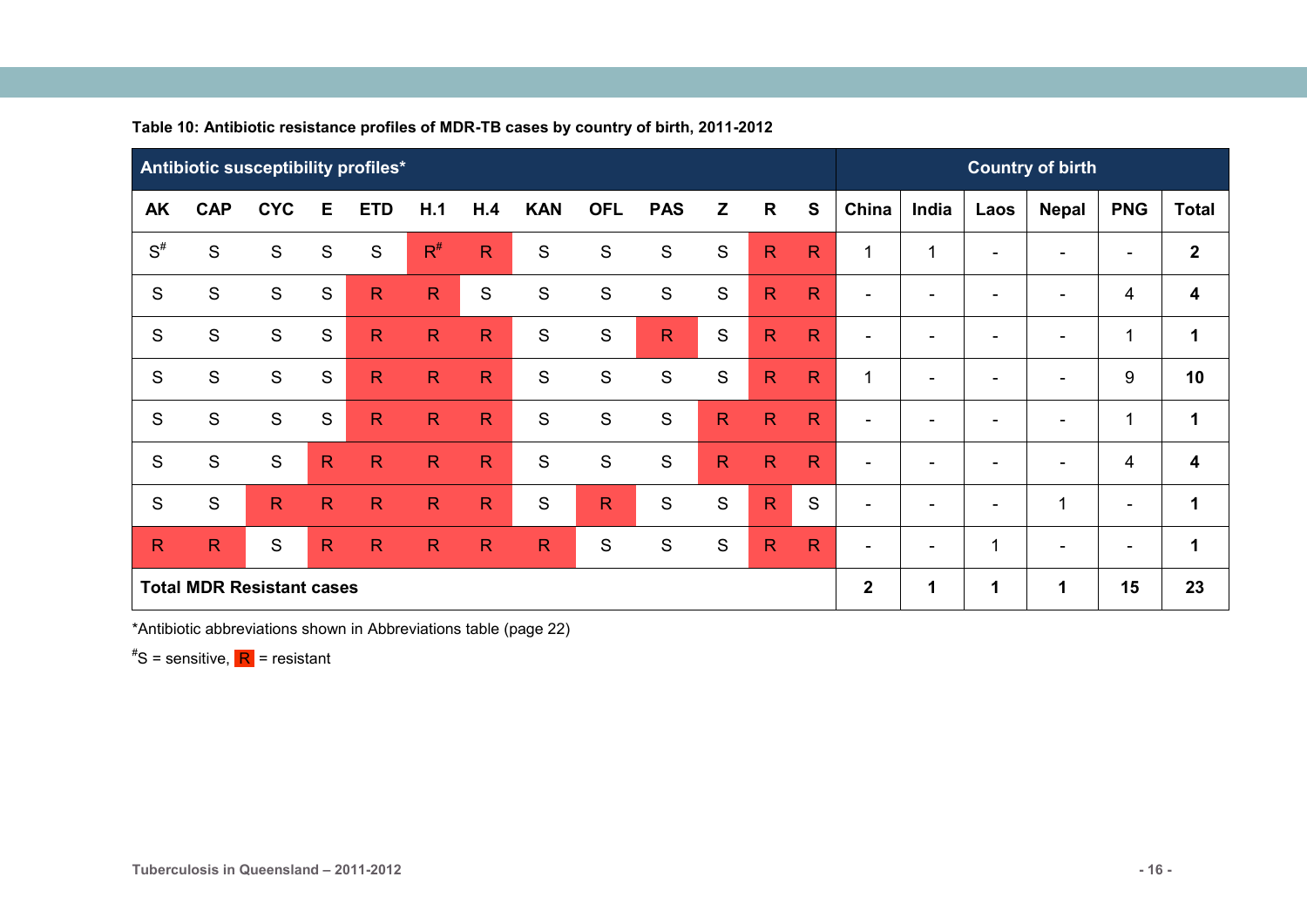## <span id="page-21-0"></span>**7. Treatment outcomes**

The treatment outcomes of an annual patient cohort are reported in the following year's report. This allows adequate time for all cases notified in a single year to begin treatment and for the treatment outcomes to be recorded. Treatment outcomes for 2012 will be reported in the 2013 Annual Report. Treatment outcomes are defined by the National Notifiable Diseases Surveillance System dataset (Appendix 2).

Of the 221 notified cases in 2011, 152 cases (69 per cent) completed treatment, 48 cases (22 per cent) were transferred out of Australia and 11 cases (5 per cent) died prior to the completion of treatment (Table 11).

| <b>Treatment outcome</b>                          | <b>Number of</b><br>cases | <b>Proportion</b> |
|---------------------------------------------------|---------------------------|-------------------|
| Cured (bacteriologically confirmed)               | 15                        | 7%                |
| Completed treatment                               | 136                       | 62%               |
| Completed treatment (with interruption > 2months) | 1                         | $0\%$             |
| Defaulted from treatment                          | 3                         | $1\%$             |
| Died of TB                                        | 9                         | 4%                |
| Died of other cause                               | 2                         | $1\%$             |
| Transferred out of Australia                      | 48                        | <b>22%</b>        |
| Not followed up, outcome unknown                  | 7                         | 3%                |
| <b>Qld Total</b>                                  | 221                       | 100%              |

<span id="page-21-3"></span>

### <span id="page-21-1"></span>**Outcomes for MDR-TB cases**

Treatment outcomes for the 13 cases of MDR-TB notified in 2011 are shown in Table 12. Eight of the nine cases transferred out of Australia were in the Torres Strait Protection Zone and returned to PNG to complete treatment. Of the two cases that died of TB, one died prior to commencing treatment and the other within three weeks of commencing treatment. Both cases were from PNG diagnosed in the Torres Strait Protection Zone.

<span id="page-21-4"></span>

|  |  |  | Table 12: Treatment outcomes for MDR-TB cases, 2011 |  |
|--|--|--|-----------------------------------------------------|--|
|--|--|--|-----------------------------------------------------|--|

| <b>Treatment outcome for MDR-TB cases</b> | Number of<br>cases | <b>Proportion</b> |
|-------------------------------------------|--------------------|-------------------|
| Completed treatment                       | 2                  | 15%               |
| Died of TB                                | っ                  | 15%               |
| Transferred out of Australia              | 9                  | 69%               |
| <b>Qld Total</b>                          | 13                 | 100%              |

### <span id="page-21-2"></span>**Deaths in TB cases**

Eleven TB cases notified in 2011 died before completion of a course of TB treatment, of which nine were considered to have died from TB and two were considered to have died of other causes. Of the nine cases considered to have died of TB, eight cases had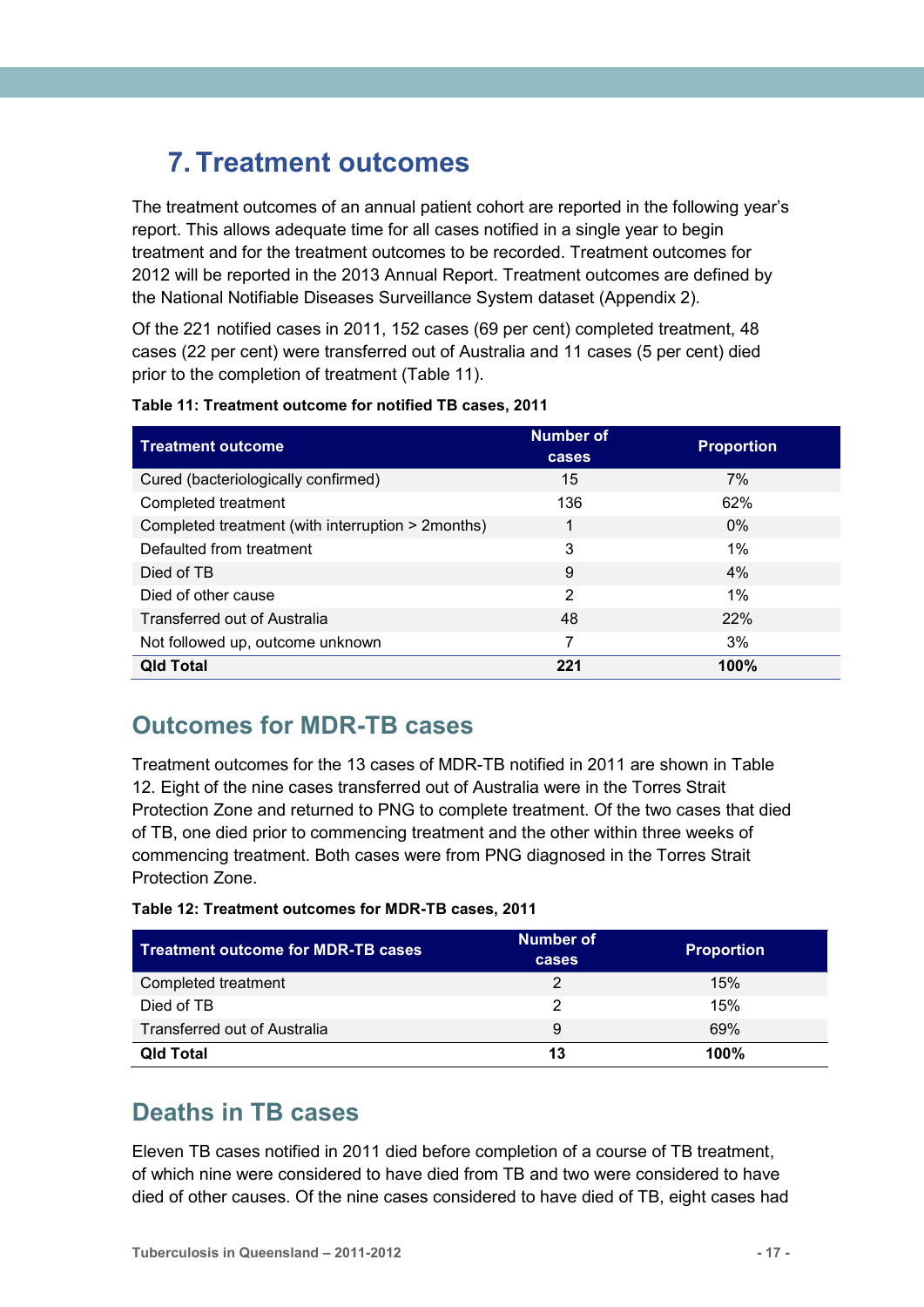pulmonary disease (with or without other sites of disease) and one case had TB meningitis. Three cases were diagnosed post mortem, one case before commencing treatment, three cases within two weeks of commencing treatment, and the remaining two cases within seven weeks of commencing treatment. Five cases that died of TB were PNG born seeking treatment in the Torres Strait Protection Zone (including the two MDR-TB cases reported in Table 12), one was Australian born and three were permanent residents of Australian born elsewhere. One case was a relapse case following full or partial TB treatment overseas.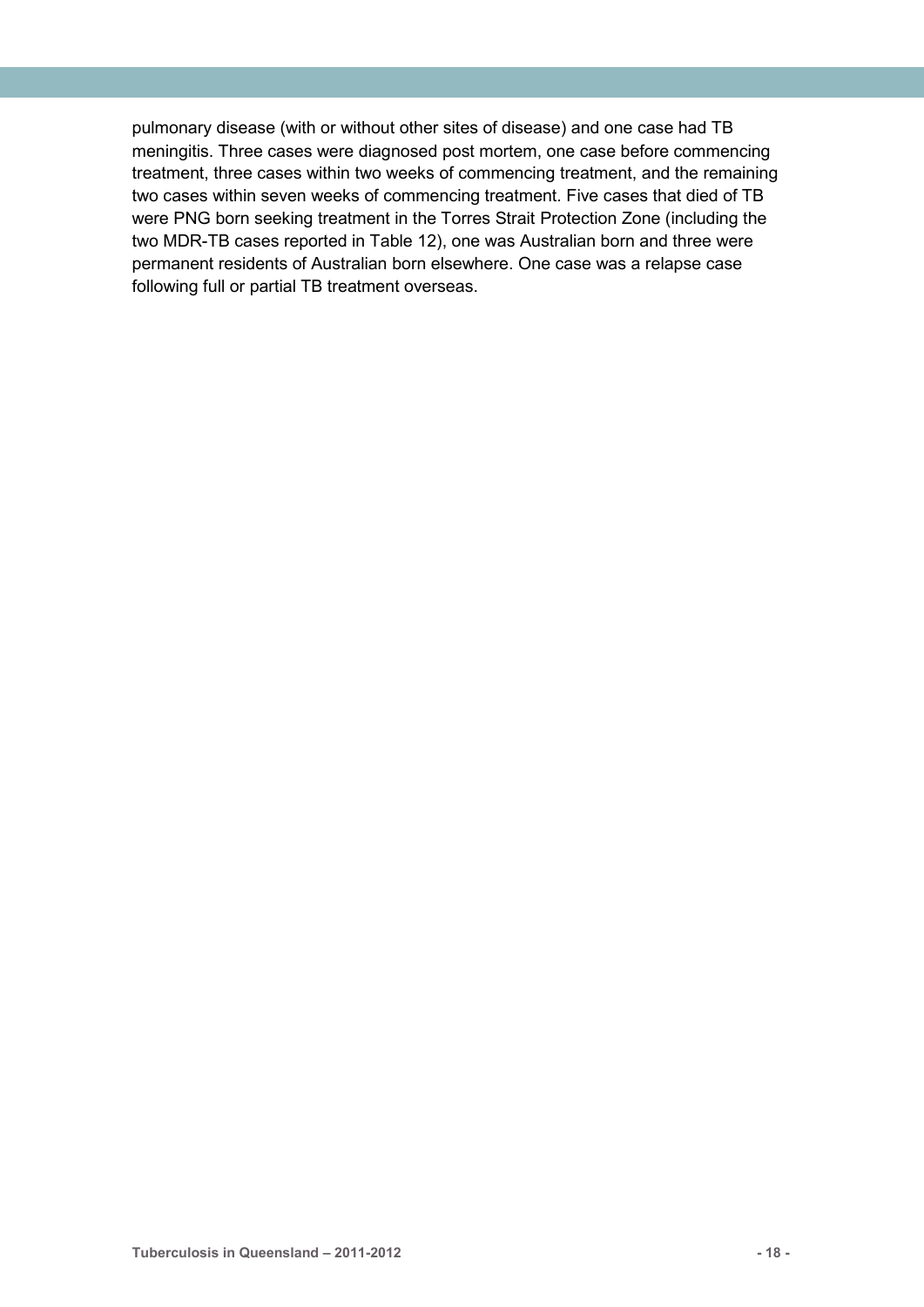## <span id="page-23-0"></span>**8. Discussion**

The overall rate of TB in Queensland remains low by global standards. The number of TB cases decreased by 20 per cent (222 to 175) from 2011 to 2012, with a notification rate of 3.75 cases per 100,000 population in 2012. A significant contributor to this reduction was a change to management of cross-border TB cases in the TSPZ in 2011 where PNG residents diagnosed with TB would return to Daru Hospital (PNG) for management and treatment. Between October 2011 and June 2012, 92 patients were transferred from the management of TB Control Units and Torres Strait health services to Daru Hospital. The provision of effective TB control services in the Australian Torres Strait Islands remains a major focus of Queensland's TB control program, particularly with the threat of MDR and XDR-TB.

The majority of TB cases notified in Queensland were born in a high risk country for TB. Other sub-populations at higher risk of developing active TB include HCW's and refugees. Although rates of TB in Aboriginal and Torres Strait Islander Queenslanders are low on a global scale they are still significantly higher than other Queenslanders. This continuing disparity has been attributed to poorer living conditions and nutrition experienced by Aboriginal and Torres Strait Islander people and the prevalence of chronic chest conditions [8]**.** The number of cases where household or close contact with a TB case was reported was low (3 per cent). It is possible that this risk factor has been underreported.

Globally, TB is the most important opportunistic infection complicating HIV infection and is the leading cause of AIDS-related deaths. Eighty per cent of TB cases in Queensland were tested for HIV at or around the time of diagnosis. There were eight cases (2 per cent) of HIV-TB co-infection identified in 2011-2012. Queensland and international guidelines recommend all TB cases should be tested for HIV [9, 10]. HIV testing in people diagnosed with TB is important as there is evidence that active TB infection in TB HIV co-infected cases is associated with increased immunodeficiency and mortality [11]. Treatment of TB and HIV co-infection is also complicated by drug adherence challenges, overlapping drug side effects and drug interactions [12]. HIV testing is also indicated in people living with HIV as they are more likely to progress from LTB to active disease, as well as have rapid progression of clinical disease [13]. Progression from LTB to active TB has been reported to be as high as 5-10 per cent per year in those with HIV compared to 5-10 per cent over a lifetime in those without HIV infection [14, 15].

Some HCWs have a higher risk of acquiring TB disease and then potentially transmitting to vulnerable populations than the general population [16]. The likely transmission of TB resulting in active infection in a HCW worker in a Qld healthcare facility was a timely prompt of the importance of focused TB-related education as well as rigorous adherence to infection control practices within clinical settings.

Queensland maintained a high level of laboratory confirmation (89 per cent) of TB cases, with 98 per cent of these confirmed by culture. All cases of culture confirmed TB have DST performed with results for all but one case in the two year period. In 2011, the molecular detection of *Mycobacterium tuberculosis complex* by GeneXpert was introduced in Queensland. The benefits of early detection of TB in the context of a high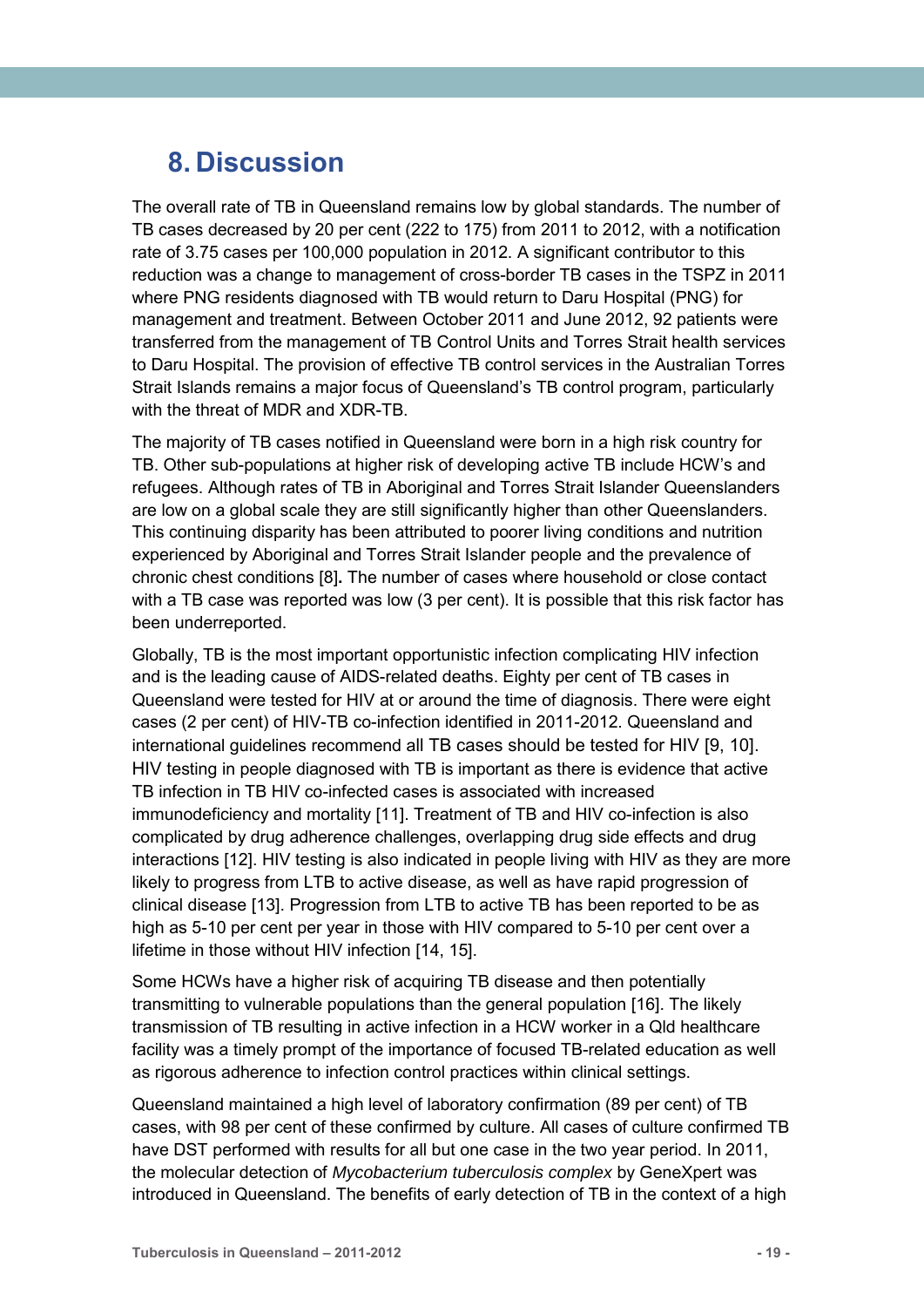proportion of AFB positive results being subsequently found to be non-tuberculous *Mycobacteria* allows for early implementation of appropriate treatment which leads to a reduction in the transmission of TB. GeneXpert also provided an early warning for MDR-TB by the detection of rifampicin resistance so appropriate treatment decisions can be made in a timely manner. In 2011-2012, six cases of TB were confirmed by nucleic acid testing which were unable to be subsequently cultured. Isolation of *M. tuberculosis complex* by culture remains the gold standard in TB diagnosis [17].

In 2011-2012, 79 per cent of all cases had fully sensitive *M. tuberculosis complex* identified with seven per cent (23 cases) identified as MDR-TB. All MDR-TB cases were born overseas, 15 from PNG, reinforcing the need for strong cooperation with PNG in the Torres Strait Protection Zone.

The continued provision of safe, timely laboratory diagnosis of TB and the minimisation of the development of drug resistance within Australia are considered national priorities [18]. Within Queensland, expansion to microbial stewardship programs, as well as reiteration of the importance of taking all TB medications as prescribed, may assist in reducing these resistance figures or at least ensuring currently sensitive TB patients do not go on to develop antibiotic resistance. This is important to TB patients as treatment time for MDR-TB is significantly increased (typically 18-24 months instead of 6-9 months) and poorer outcomes documented. Treatment costs also escalate. For a non-MDR-TB patient the cost of medications is approximately \$5,600, compared to treatment of MDR-TB being approximately \$80,000-250,000, with XDR-TB treatment costs exceeding \$500,000, before taking into account hospitalisation costs [19].

Treatment outcomes were known for 75 per cent of TB cases notified in 2011. Completeness of outcome data for the 48 cases transferred out of Australia is poor as it is difficult to collect the information after they leave the country following initial diagnosis. Outcomes for the 39 cases transferred out to PNG in 2011 are not yet known, including the five MDR-TB cases. There were only seven cases (excluding transfers out) where an outcome was not known. Eleven TB cases notified in 2011 died before completion of a course of TB treatment, of which nine were considered to have died from TB and two were considered to have died of other causes, with three cases diagnosed post mortem and the others all died within seven weeks of diagnosis.

Whilst rates of TB in Queensland decreased in 2012 and remain low in a global comparison, TB remains a disease of public health importance due the disease burden and the prevalence of MDR-TB and XDR-TB in the Western Pacific Region. The provision of effective TB control services remains a major focus of Queensland's TB control program, particularly with the threat of MDR and XDR-TB.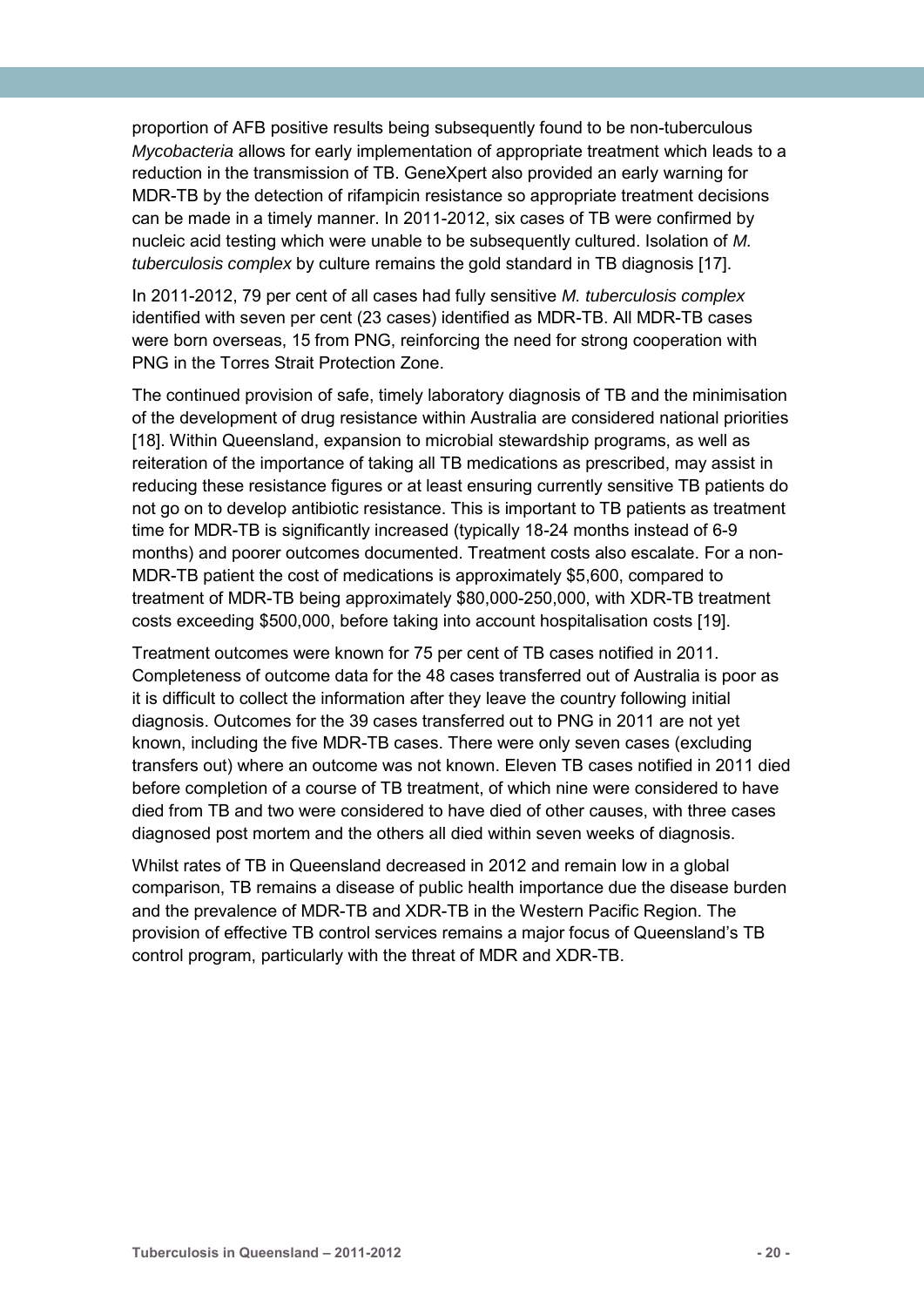## <span id="page-25-0"></span>**Appendices**

### <span id="page-25-1"></span>**Appendix 1 – Queensland TB Control Unit Catchment Zones**



Prepared by: Statistical Output, Health Statistics Centre, 28 June 2012<br>Hospital and Health Services by Facilities as at 1 July 2012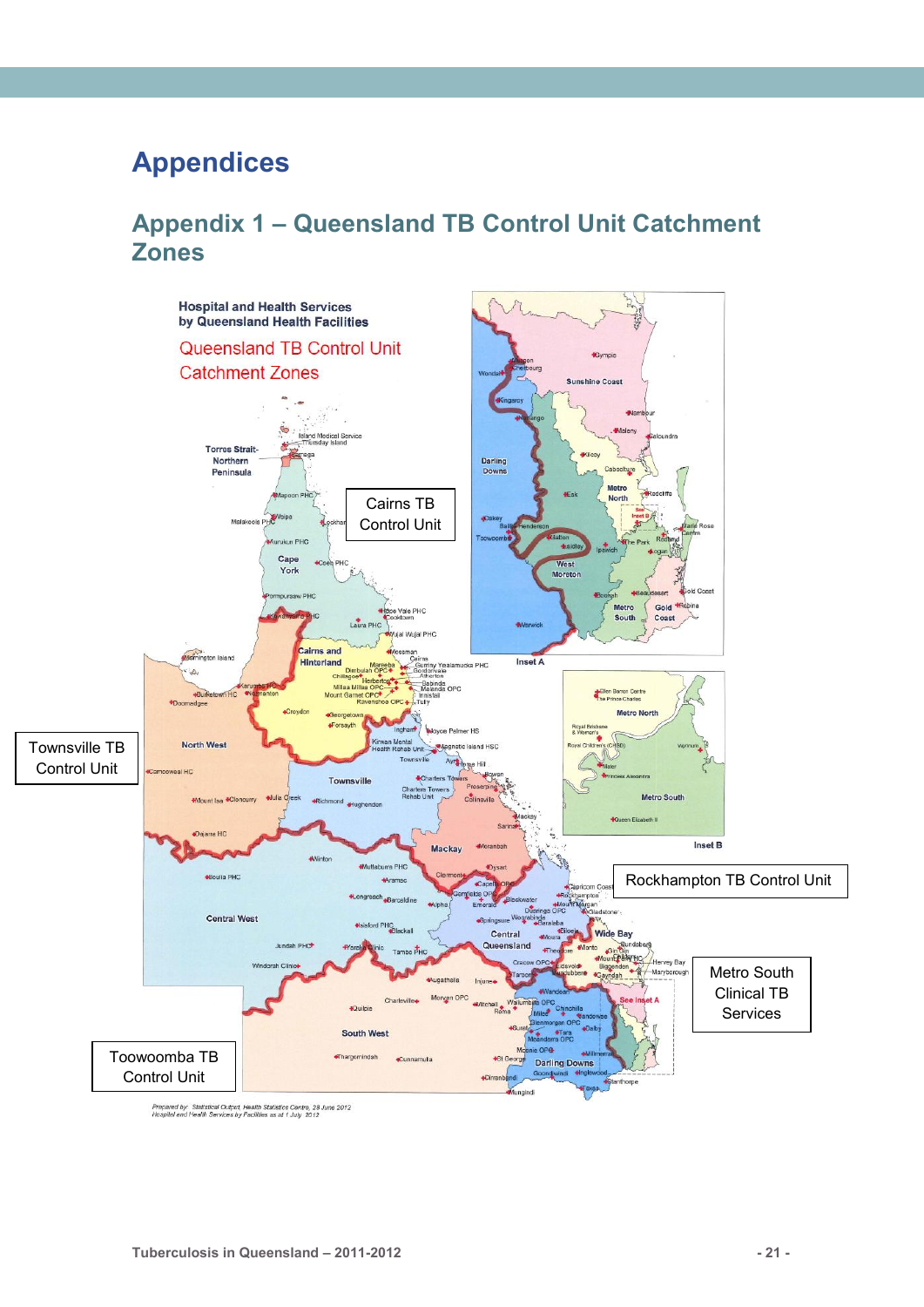## <span id="page-26-0"></span>**Appendix 2 - TB Outcomes**

### **NNDSS Field: TB\_Outcomes**

### **Patient outcomes after anti-tuberculosis treatment [20]**

| Outcome                                | <b>Description</b>                                                                                                                                                                         |
|----------------------------------------|--------------------------------------------------------------------------------------------------------------------------------------------------------------------------------------------|
| Cured (bacteriologically<br>confirmed) | A pulmonary sputum smear positive and culture positive patient who<br>was culture negative in the last month of treatment and on at least<br>one previous occasion and completed treatment |
| Completed treatment                    | Patient who has successfully completed treatment but who does not<br>meet the criteria to be classified as a cure or a failure                                                             |
| Interrupted treatment                  | Patient whose treatment was interrupted for two months or more but<br>completed treatment                                                                                                  |
| Died of TB                             | Patient died during the course of treatment as a result of TB disease                                                                                                                      |
| Died of other cause                    | Patient died during the course of treatment of cause other than TB<br>disease                                                                                                              |
| Defaulter                              | Patient defaults from treatment                                                                                                                                                            |
| Treatment failure                      | A patient who is sputum culture positive at 5 months or later during<br>treatment.                                                                                                         |
| Transferred out                        | Patient who has been transferred overseas and treatment outcome is<br>unknown                                                                                                              |
| Still under treatment                  | Patient currently under treatment in Australia                                                                                                                                             |
| unknown                                | Not followed up, outcome Patient should have completed treatment in Australia but outcome is<br>unknown.                                                                                   |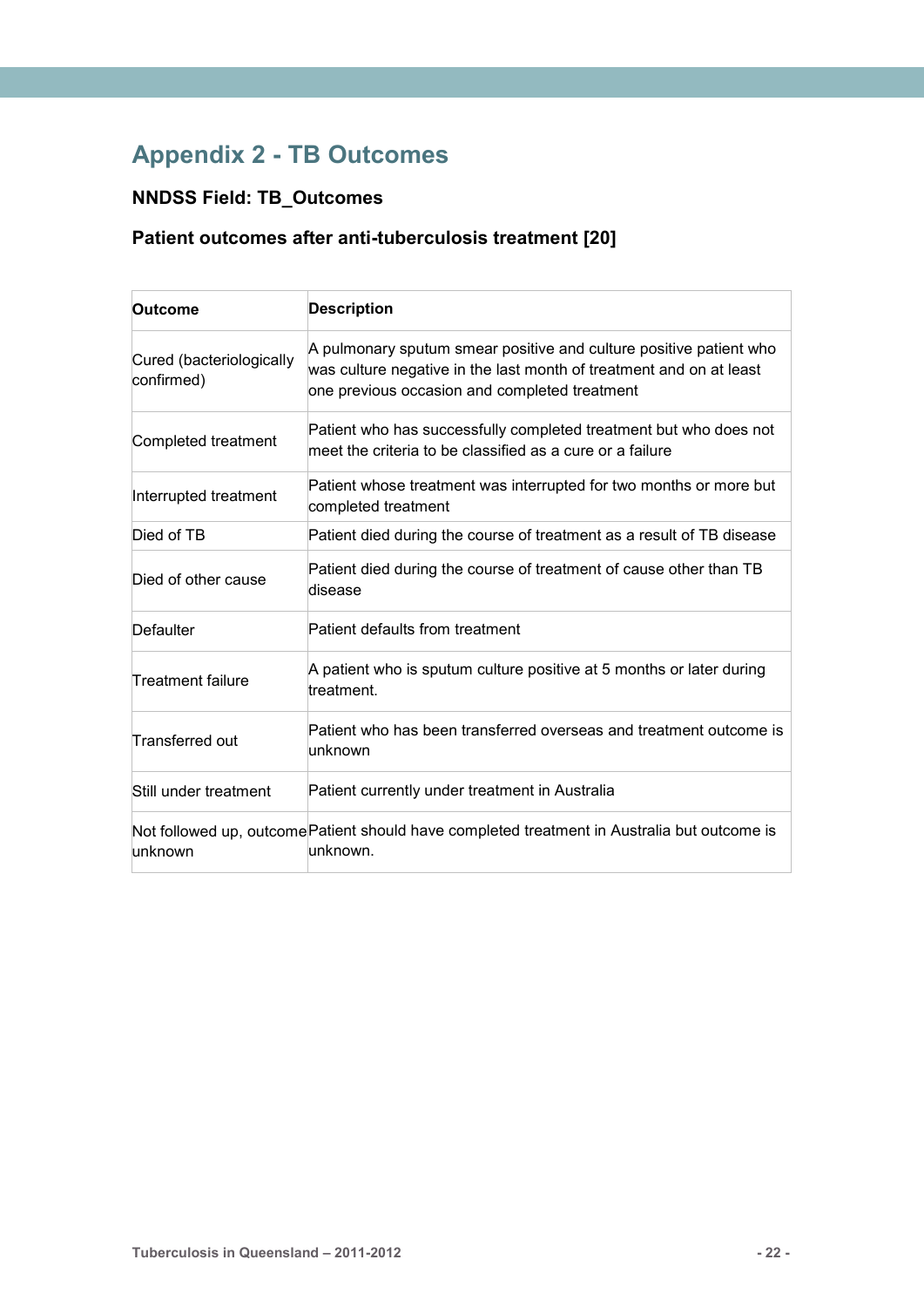## <span id="page-27-0"></span>**Abbreviations**

#### Antibiotic abbreviations used:

| <b>AK</b>  | Amikacin              |
|------------|-----------------------|
| <b>CAP</b> | Capreomycin           |
| <b>CYC</b> | Cycloserine           |
| E.         | Ethambutol            |
| <b>ETD</b> | Ethionamide           |
| H.1        | Isoniazid 0.1         |
| H.4        | Isoniazid 0.4         |
| <b>KAN</b> | Kanamycin             |
| <b>OFL</b> | Ofloxacin             |
| PAS        | Para Amino Salicylate |
| Z          | Pyrazinamide          |
| R          | Rifampicin            |
| lS         | Streptomycin          |

#### Other abbreviations used:

| <b>AFB</b>    | Acid-fast bacilli                                                         |
|---------------|---------------------------------------------------------------------------|
| <b>AFRO</b>   | Regional Office for Africa (World Health Organization)                    |
| <b>EMRO</b>   | Regional Office for the Eastern Mediterranean (World Health Organization) |
| ERP           | Estimated resident population                                             |
| <b>EURO</b>   | European Regional Office (World Health Organization)                      |
| <b>HCW</b>    | Healthcare worker                                                         |
| <b>HIV</b>    | Human immunodeficiency virus                                              |
| <b>HHS</b>    | <b>Hospital and Health Service</b>                                        |
| <b>LTBI</b>   | Latent tuberculosis infection                                             |
| MDR-TB        | Multi drug resistant tuberculosis                                         |
| <b>MSCTBS</b> | Metro South Clinical TB Services                                          |
| <b>PAHO</b>   | Pan American Health Organization                                          |
| <b>PNG</b>    | Papua New Guinea                                                          |
| <b>QMRL</b>   | Queensland Mycobacterial Reference Laboratory                             |
| <b>QTBCC</b>  | Queensland Tuberculosis Control Centre                                    |
| <b>SEARO</b>  | South-East Asia Regional Office (World Health Organization)               |
| TB            | Tuberculosis                                                              |
| <b>WHO</b>    | World Health Organization                                                 |
| <b>WPRO</b>   | Western Pacific Regional Office (World Health Organization)               |
| XDR-TB        | <b>Extensively resistant tuberculosis</b>                                 |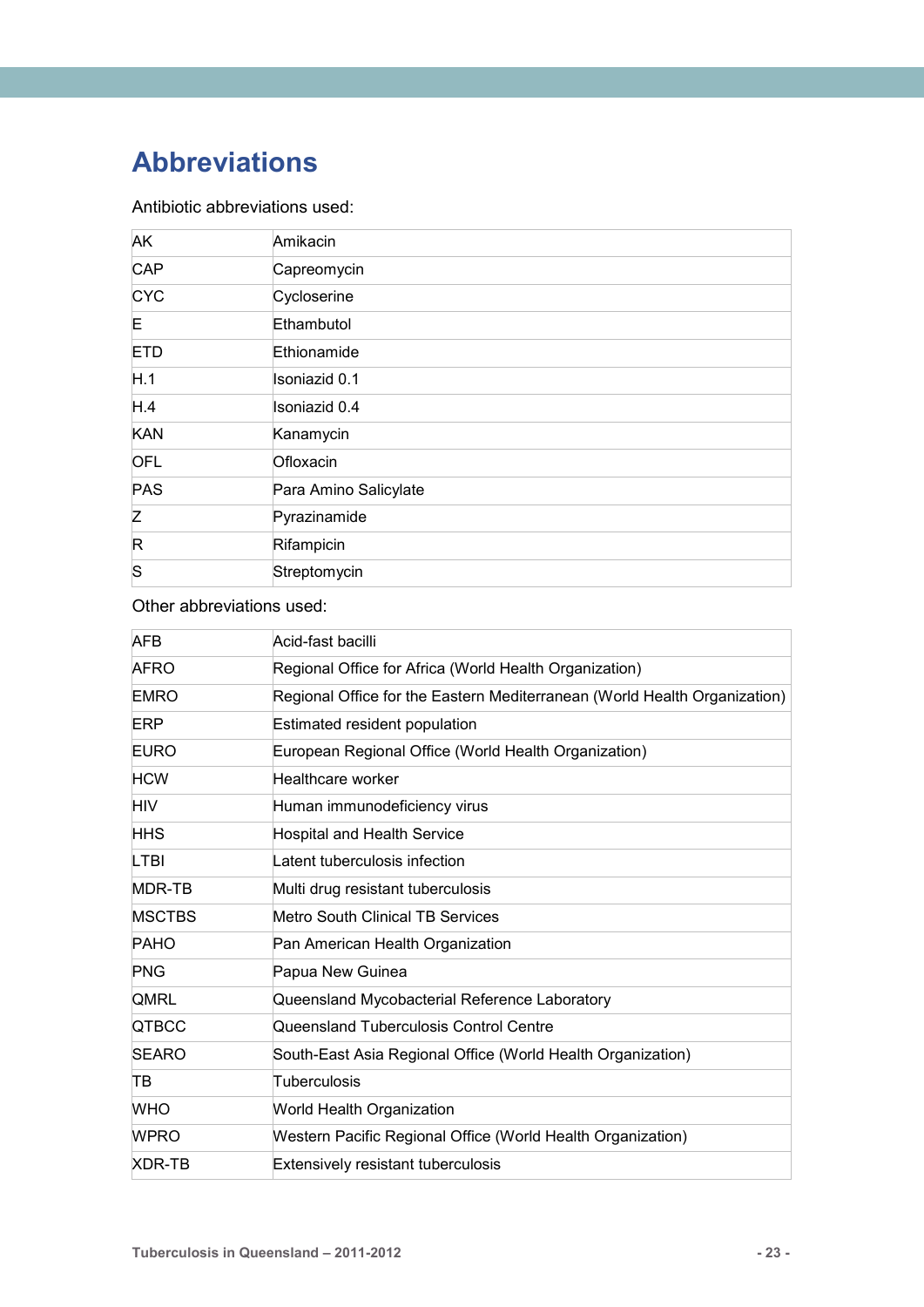## <span id="page-28-0"></span>**References**

[1] Heymann DL, ed. Control of Communicable Diseases Manual. 19th ed. Washington: American Public Health Association 2008.

[2] Australian Government Department of Health. CDNA National Guidelines for Public Health Units - Management of TB. 2013.

[3] Centers for Disease Control (CDC). Tuberculosis (TB): Basic TB Facts. 2012 13 March 2012 [cited 10 September 2014]; Available from: <http://www.cdc.gov/tb/topic/basics/default.htm>

[4] Australian Government Department of Health. Number of notifications of Tuberculosis, received from State and Territory health authorities

in the period of 1991 to 2013 and year-to-date notifications for 2014. 2014 [cited 1 September 2014]; Available from: [http://www9.health.gov.au/cda/source/rpt\\_4.cfm](http://www9.health.gov.au/cda/source/rpt_4.cfm)

[5] Queensland Government Department of Health. Tuberculosis High Risk Countries. High-risk countries (those with TB incidence of 40/100,000 or more in 2011, as per estimates in WHO Global Tuberculosis Report 2012) 2013. 4 April 2013 [cited 1 September 2014]; Available from:

http://www.health.gld.gov.au/chrisp/tuberculosis/high\_risk\_index.asp

[6] Australian Government Department of Health. Tuberculosis. [cited 23 July 2014]; Available from:

[http://www.health.gov.au/internet/main/publishing.nsf/650f3eec0dfb990fca2569210006](http://www.health.gov.au/internet/main/publishing.nsf/650f3eec0dfb990fca25692100069854/98e2a62e5728132bca257bf00018ccde/$FILE/tb-casedef.pdf) [9854/98e2a62e5728132bca257bf00018ccde/\\$FILE/tb-casedef.pdf](http://www.health.gov.au/internet/main/publishing.nsf/650f3eec0dfb990fca25692100069854/98e2a62e5728132bca257bf00018ccde/$FILE/tb-casedef.pdf)

[7] World Health Organization. Definitions and reporting framework for tuberculosis - 2013 revision; 2013.

[8] Australian Indigenous Health*InfoNet*. Summary of tuberculosis among Indigenous people. 2008 [cited 24 December 2013]; Available from: [http://www.healthinfonet.ecu.edu.au/infectious-conditions/tuberculosis/reviews/our](http://www.healthinfonet.ecu.edu.au/infectious-conditions/tuberculosis/reviews/our-review)[review](http://www.healthinfonet.ecu.edu.au/infectious-conditions/tuberculosis/reviews/our-review)

[9] Queensland Government Department of Health. Health Service Directive – Tuberculosis Management: Protocol for the Treatment of Tuberculosis. 2013.

[10] World Health Organization. Tuberculosis care with TB-HIV co-management: Integrated management of adolescent and adult illness (IMAI). Geneva; 2007.

[11] Toossi Z, Mayanja-Kizza H, Hirsch CS, Edmonds KL, Spahlinger T, Hom DL, et al. Impact of tuberculosis (TB) on HIV-1 activity in dually infected patients. Clin Exp Immunol. 2001;123(2):233–8.

[12] McIlleron H, Meintjes G, Burman WJ, Maartens G. Complications of Antiretroviral Therapy in Patients with Tuberculosis: Drug Interactions, Toxicity, and Immune Reconstitution Inflammatory Syndrome. 2007:S63-S75.

[13] Centers for Disease Control and Prevention (CDC). TB and HIV Coinfection. Tuberculosis (TB) 2012 17 July 2012 [cited 10 September 2014]; Available from: <http://www.cdc.gov/tb/topic/TBHIVcoinfection/default.htm>

[14] Australian Government Department of Health and Ageing. CDNA National Guidelines for Public Health Units - Management of TB. 2013.

[15] Kwan CK, Ernst JD. HIV and Tuberculosis: a Deadly Human Syndemic. Clinical Microbiology Reviews. 24(2):351-76.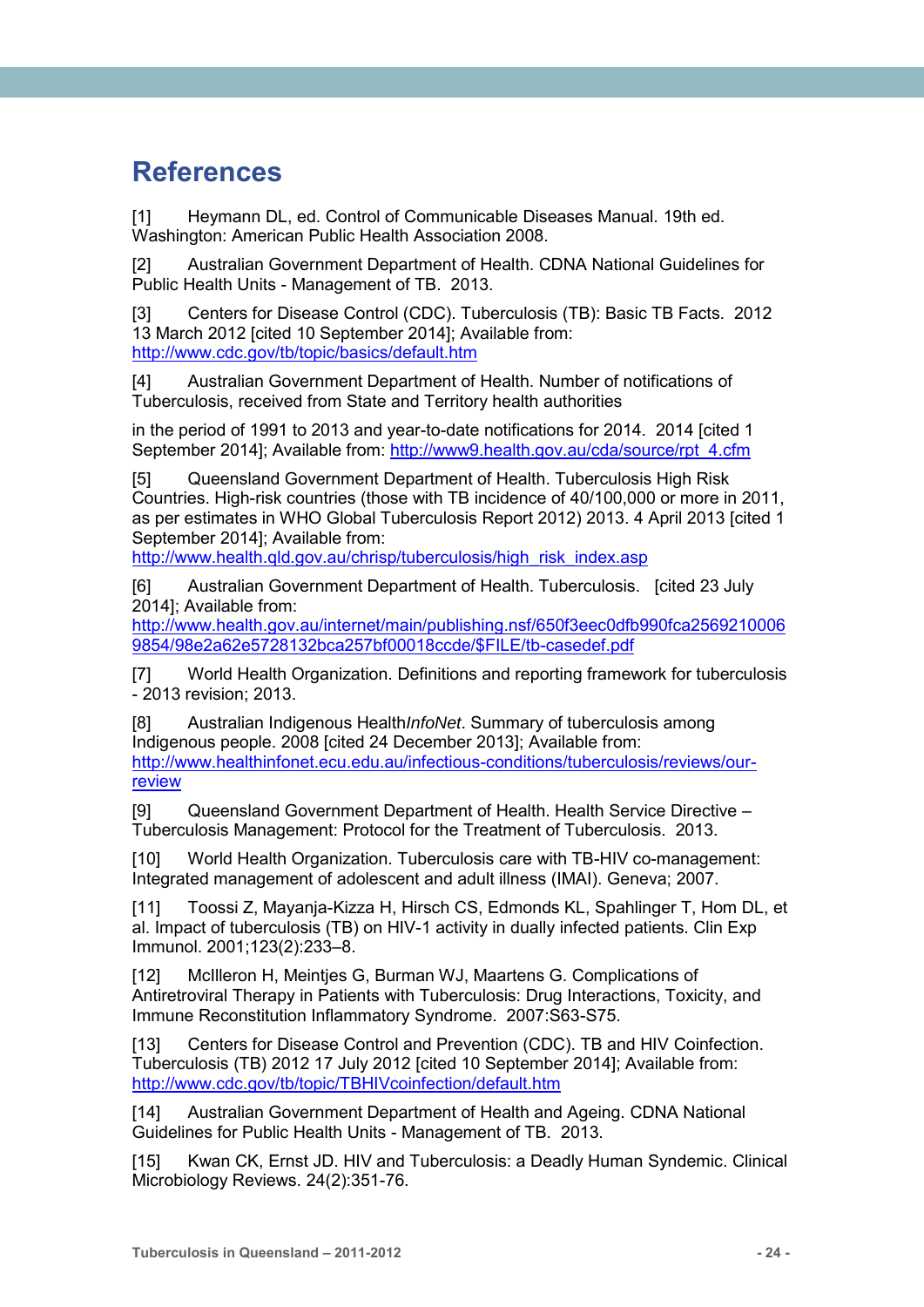[16] Baussano I, Nunn P, Williams B, Pivetta E, Bugiani M, Scano F. Tuberculosis among health care workers. Emerg Infect Dis. 2011 17(3):488-94.

[17] Centers for Disease Control and Prevention (CDC). Updated Guidelines for the Use of Nucleic Acid Amplification Tests in the Diagnosis of Tuberculosis. MMWR. 2009 January 16 2009 58(1):7-10.

[18] Australian Government Department of Health and Ageing. The strategic plan for control of tuberculosis in Australia: 2011-2015. Communicable Diseases Intelligence. 2012;36(3).

[19] Queensland Tuberculosis Control Centre. Personal communication to Leona Burke. Brisbane 2012.

[20] Australian Government Department of Health and Ageing. NNDSS Dataset - Enhanced Tuberculosis Surveillance. 2008.